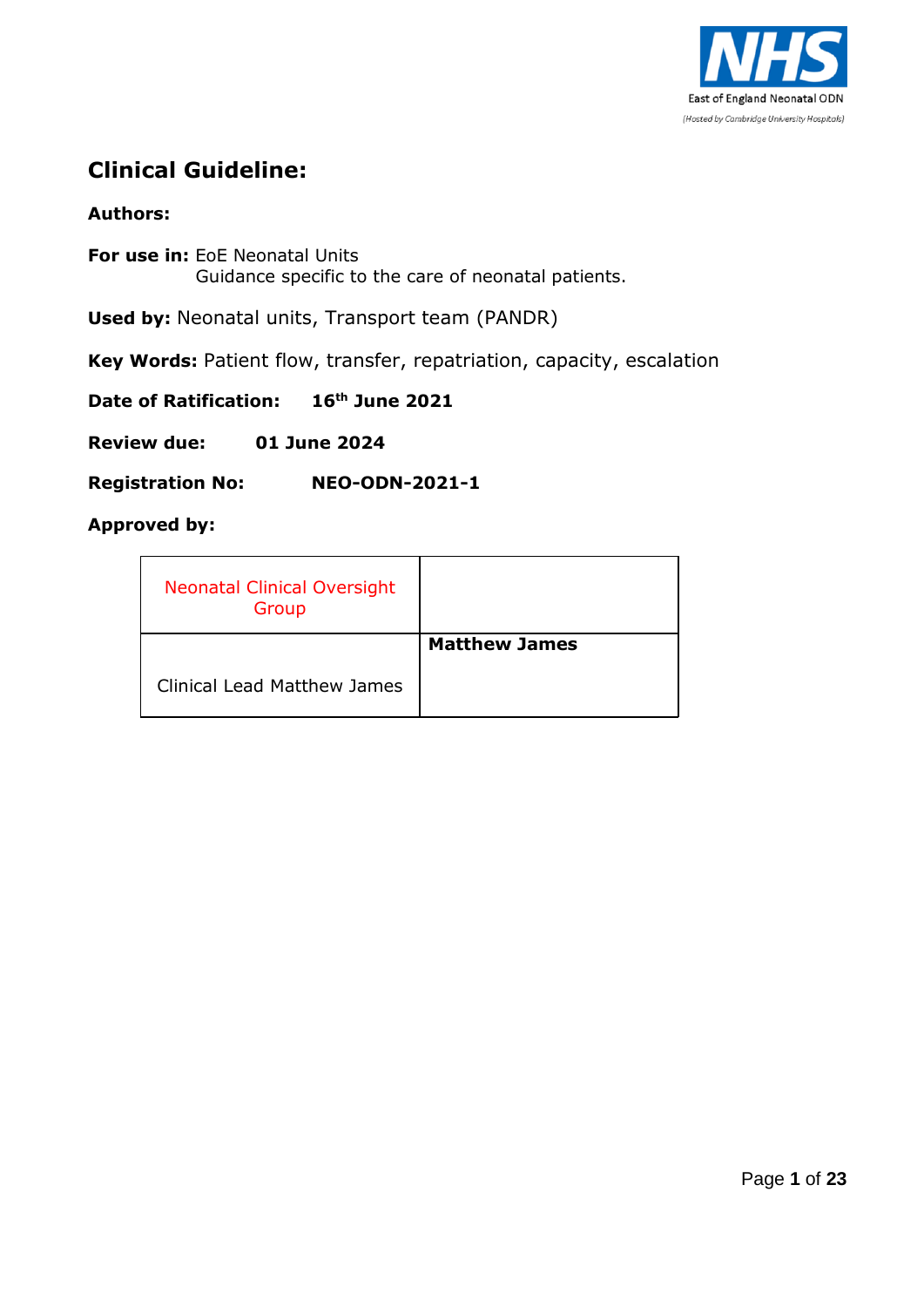

### **Audit Standards:**

#### **Audit Standards: Audit points References**

NHS England. Schedule 2 Service Specification. Neonatal Critical Care E08/S/a. available from: [https://www.england.nhs.uk/commissioning/wp-content/uploads/sites/12/2015/01/e08-serv-spec-neonatal](https://www.england.nhs.uk/commissioning/wp-content/uploads/sites/12/2015/01/e08-serv-spec-neonatal-critical.pdf)[critical.pdf](https://www.england.nhs.uk/commissioning/wp-content/uploads/sites/12/2015/01/e08-serv-spec-neonatal-critical.pdf)

NHS England. Schedule 2 Service Specification. Neonatal Critical care Retrieval (Transport) E08/S/b. Available from: [https://www.england.nhs.uk/commissioning/wp-content/uploads/sites/12/2015/01/e08-serv](https://www.england.nhs.uk/commissioning/wp-content/uploads/sites/12/2015/01/e08-serv-spec-neonatal-critical-transp.pdf)[spec-neonatal-critical-transp.pdf](https://www.england.nhs.uk/commissioning/wp-content/uploads/sites/12/2015/01/e08-serv-spec-neonatal-critical-transp.pdf)

Toolkit for high quality neonatal care(2009) Department of health. Available at webarchive.nationalarchives.gov.uk/20130107105354/http:/www.../DH\_107845

Categories of care (2011) British Association of Perinatal medicine Available at www.sort.nhs.uk/Media/SONeT/.../BAPM%202011%20categories%20of%20care.pdf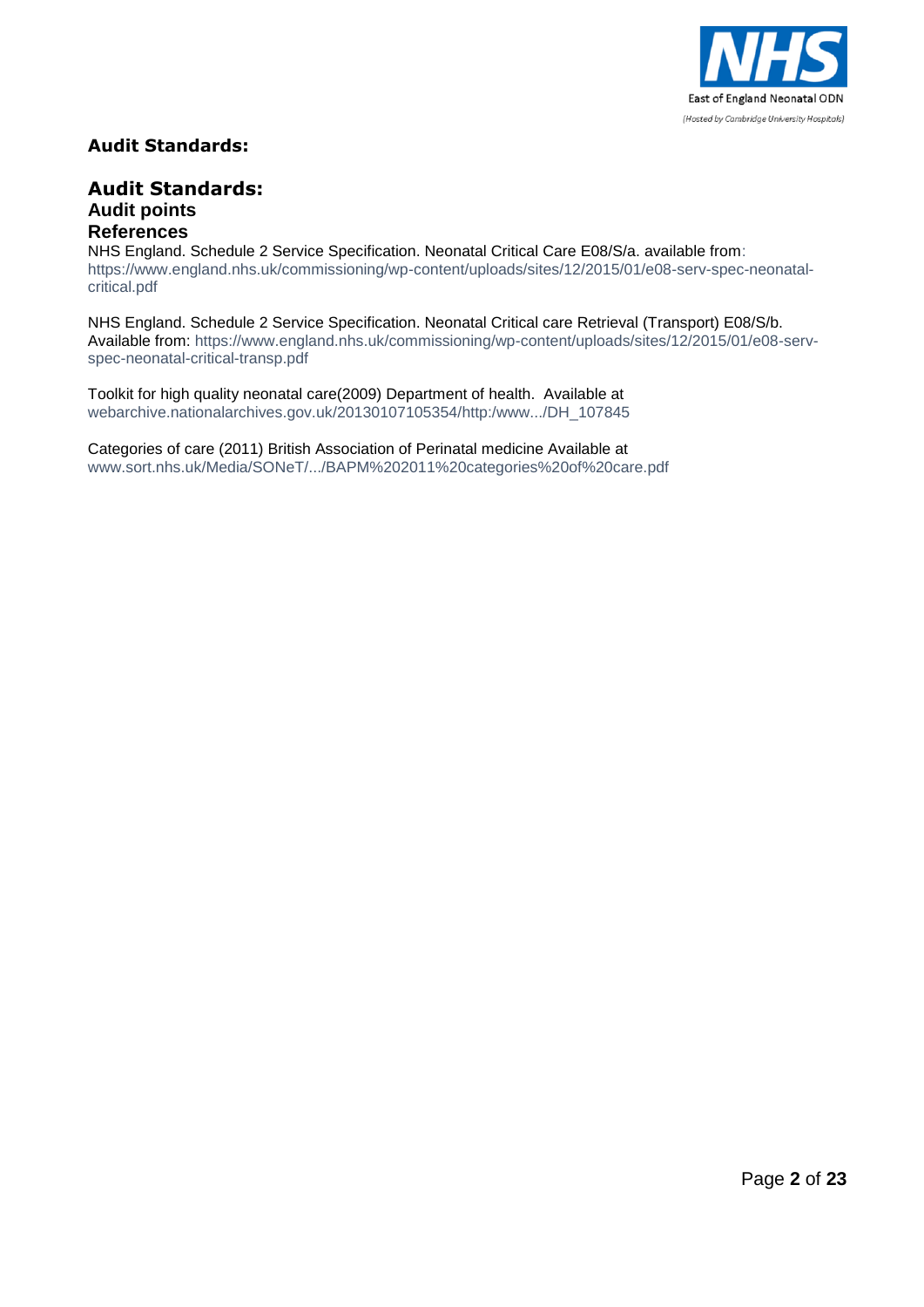

#### **Summary**

This document outlines the East of England Neonatal Care Operational Policy for the movement (admission and transfer) of infants within the East of England. This document sets out the expectations for admission, transfer and repatriation of patients throughout all neonatal inpatient pathways and includes the policy for transfer of infants for escalation of care and repatriation of infants to either their home unit or for step down care. It describes how the flow of patients is supported by the processes within all of the neonatal services. To ensure that the cots across the EOE are used appropriately this requires transfer of infants into and out of the tertiary centres to allow provision of intensive care. Tertiary neonatal units are expected to provide care for infants from their local population including intensive care, high dependency and special care. This document has been developed with the support of the Paediatric and Neonatal Decision support and retrieval service (PANDR) and in conjunction with all neonatal units across the EOE to support appropriate and timely transfer of infants.

#### **Background**

The Neonatal Operational Delivery Network (ODN) encompasses the 17 neonatal units in the East of England and the Acute Neonatal Transfer Team (PANDR). They work in accordance with the [Neonatal Critical Care](https://www.england.nhs.uk/commissioning/wp-content/uploads/sites/12/2015/01/e08-serv-spec-neonatal-critical.pdf) (E08/S/a<sup>1</sup>) and [Neonatal Critical Care Retrieval \(Transport\)](https://www.england.nhs.uk/commissioning/wp-content/uploads/sites/12/2015/01/e08-serv-spec-neonatal-critical-transp.pdf) (E08/S/b<sup>2</sup>) service specifications as defined by NHS England. The units work as a network group across 3 clusters and with 2 units having patient flows to tertiary centres in London.

Mothers may book in tertiary hospitals due to personal choice, or where there are complex maternal conditions or concerns around fetal wellbeing. Booking of maternal care ONLY applies to their maternity care not any subsequent provision of neonatal care. Parents will be provided with information which explains that their infants will be repatriated to their local unit in relation to home post code when their clinical condition allows. There will be situations due to capacity where this is not possible and repatriation to a step down unit close to home may need to be considered. **Unit designations**

#### All units within the neonatal network have agreed to provide care for specific infants within their designated units based upon the threshold documents as detailed in appendix 1

#### **Special Care Units (SCU) previously a 'Level 1 unit'.**

SCU's provide special care for their local population. Depending on arrangements within their neonatal network, they may also provide some high dependency services. In addition, Special Care Units provide a stabilisation facility for babies who need to be transferred to a Neonatal Intensive Care Unit for intensive or high dependency care and receive transfers from other network units for continuing special care. *SCU's are able to provide care for babies who are > 30 weeks gestation/ 32 weeks gestation multiples with a birth weight of greater than 1000gms*

#### **Local Neonatal Units (LNU) previously a 'Level 2 unit'.**

LNU's provide neonatal care for their catchment population, except for the sickest babies. They provide all categories of neonatal care, however they transfer babies who require complex or longerterm intensive care (more than 48hours) to a Neonatal Intensive Care Unit, in line with the BAPM 2011 recommendations. The LNU will provide escalation of care where appropriate and within the agreed thresholds for infants from SCBU. *LNU's are able to provide care for infants born >27 weeks gestation/ 28 weeks gestation multiples and with a birth weight greater than 800gms*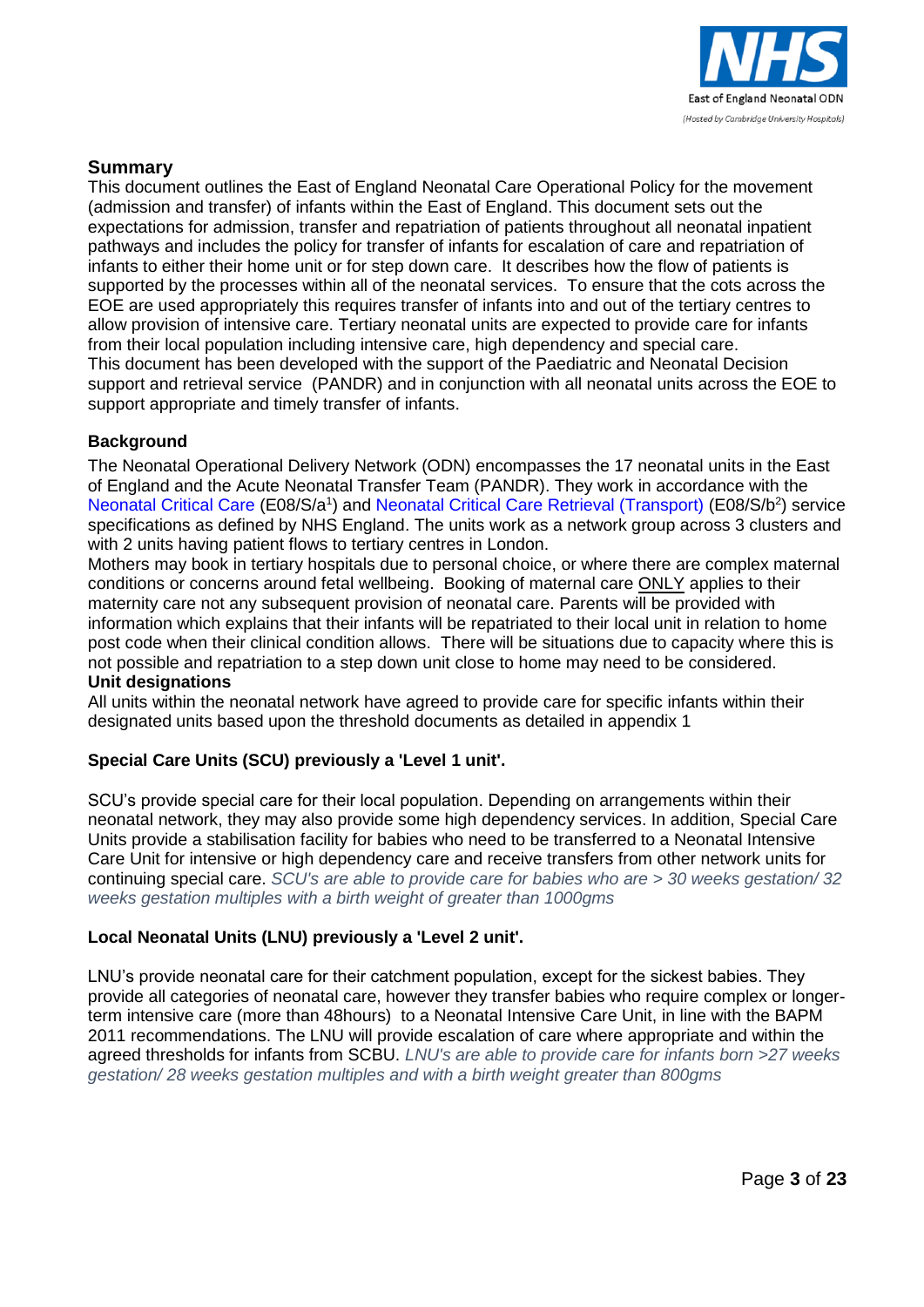

#### **Neonatal Intensive Care Units (NICU) previously a 'Level 3 unit'**

NICU's are often sited alongside specialist obstetric and fetal-maternal medicine services, and provide a comprehensive range of medical neonatal care for their local population, including additional care for babies and their families referred from the neonatal network. Many Neonatal Intensive Care Units in England also provide neonatal surgery services and other more specialised treatment. Within a network, at least one hospital will have Neonatal Intensive Care unit, offering a specialist centre of expertise and experience for the sickest infants. The NICU unit will work closely with the other network LNU and SCBU units.

Within the East of England there are 3 units where medical intensive care for babies is provided, with 2 units that have co-located designated fetal medicine services; Cambridge University Hospital Foundation Trust (CUH) and the Norfolk and Norwich University Hospital Foundation Trust (NNUH).

CUH and NNUH are both designated to provide specialist neonatal surgery, providing neonatal surgery for the region with the exception of cardiac surgery which is delivered outside of the East of England. CUH is also a specialist paediatric neurosurgical centre. All three lead centres provide Neuroprotection services (cooling) for babies, specialist respiratory therapies (High Frequency and Nitric Oxide) long term intensive care.

| <b>Cluster</b><br><b>Hospital</b> | <b>County</b>  | <b>Acute Hospital Trust</b>                                                    | Neonatal unit                         | Unit type   |
|-----------------------------------|----------------|--------------------------------------------------------------------------------|---------------------------------------|-------------|
|                                   | Cambridge and  | <b>Cambridge University</b><br><b>Hospitals NHS Foundation</b><br><b>Trust</b> | The Rosie Hospital -<br>Addenbrookes  | <b>NICU</b> |
| Cambridge<br>cluster              | Peterborough   | North West Anglia NHS<br><b>Foundation Trust</b>                               | Peterborough City Hospital            | LNU         |
|                                   |                | North West Anglia NHS<br><b>Foundation Trust</b>                               | Hinchingbrooke Hospital               | SCU         |
|                                   |                | <b>Mid Essex Hospital Services</b><br><b>NHS Trust</b>                         | <b>Broomfield Hosptial</b>            | LNU         |
|                                   | Essex          | <b>East Suffolk and North</b><br><b>Essex Foundation Trust</b>                 | <b>Colchester Hosptial</b>            | LNU         |
|                                   |                | Princess Alexandra Hospital<br><b>NHS Trust</b>                                | Princess Alexandra Hosptial<br>Harlow | LNU         |
|                                   | Suffolk        | West Suffolk Hospitals NHS<br><b>Trust</b>                                     | <b>West Suffolk Hospital</b>          | SCU         |
|                                   |                | <b>Norfolk and Norwich</b><br><b>University Hospitals NHS</b><br><b>Trust</b>  | <b>Norfolk and Norwich Hospital</b>   | <b>NICU</b> |
|                                   | <b>Norfolk</b> | Queen Elizabeth Hospital<br>Kings Lynn NHS Trust                               | Queen Elizabeth Hosptial              | LNU         |
| Norwich cluster                   |                | James Paget University<br><b>Hospital NHS Foundation</b><br><b>Trust</b>       | James Paget Hosptial                  | SCU         |
|                                   | Suffolk        | East Suffolk and North<br><b>Essex Foundation Trust</b>                        | Ipswich Hosptial                      | LNU         |

#### **Cluster Units**  *Table 1 : Cluster hospitals and designation*

Page **4** of **23**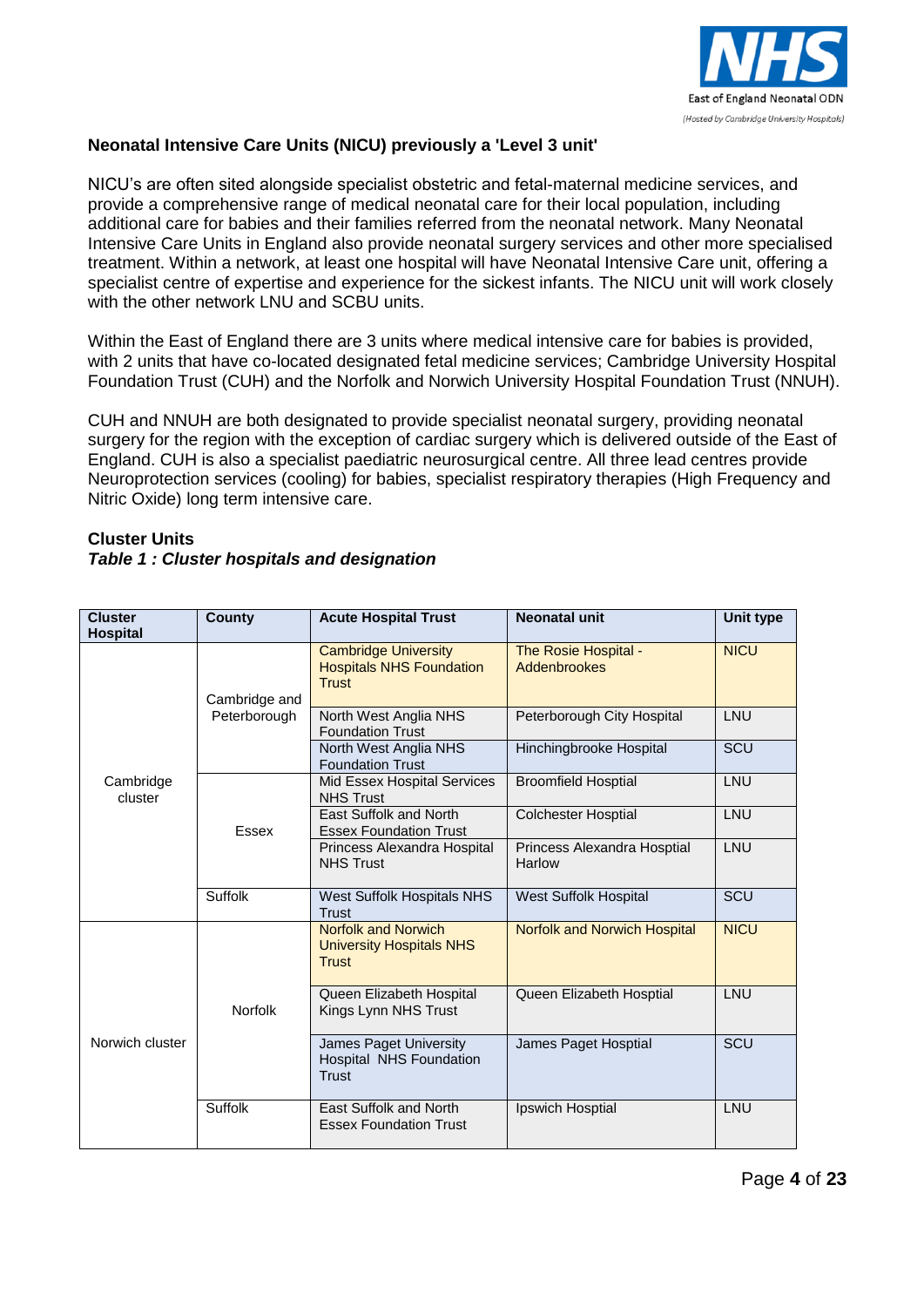

|               | <b>Bedfordshire</b> | <b>Bedfordshire Hospitals NHS</b><br><b>Foundation Trust</b> | <b>Luton and Dunstable Hospital</b>          | <b>NICU</b> |
|---------------|---------------------|--------------------------------------------------------------|----------------------------------------------|-------------|
| Luton Cluster |                     | <b>Bedfordshire Hospitals NHS</b><br><b>Foundation Trust</b> | <b>Bedford Hospital</b>                      | SCU         |
|               | Hertfordshire       | East and North Hertfordshire<br><b>NHS Trust</b>             | <b>Lister Hospital</b>                       | LNU         |
|               |                     | West Hertfordshire Hospitals<br><b>NHS Trust</b>             | <b>Watford Hospital</b>                      | LNU         |
| Royal London  | Essex               | Mid Essex Hospital Services<br><b>NHS Trust</b>              | Basildon and Thurrock<br>Unversity Hospitals | LNU         |
|               |                     | Mid Essex Hospital Services<br><b>NHS Trust</b>              | Southend Hosptial                            | LNU         |

#### **Escalation In-utero**

Thresholds for care are clearly demonstrated below in tables 2-5 . Each unit must have a process in place for discussion of potential deliveries with their midwifery and obstetric colleagues and the timely transfer in-utero where possible of women outside of their threshold limits. Multidisciplinary review of any deliveries which occur outside of a units threshold are required, and these reports should be shared with the neonatal ODN and maternity clinical network (*Appendix 3 Incident Reporting Communication Document: <27-week delivery in a centre without a NICU*)This form should be used to exception report babies born outside of threshold for all units i.e. SCU 28+6 weeks

The emergency bed service (EBS) as part of the PaNDR service will locate maternity and neonatal beds for in-utero transfers. In-utero transfers will be made to the closest most appropriate unit. E.g; Women 27 - 30 weeks gestation can be transferred to units with LNU's where this is deemed appropriate for both the mother and babies care needs with women <27 weeks going to NICU's.

#### **Pathways of care for escalation ex utero Transfers**

The units have agreed expected pathways of care for escalation of care which should apply to the majority of patients. When the primary pathway (i.e. to the lead tertiary unit for that cluster) is unable to be followed the ODN and lead consultant for each of the 3 NICU's willbe notified via the Daily ODN report compiled by the PaNDR services. The South Essex LNU's have agreed pathways into London units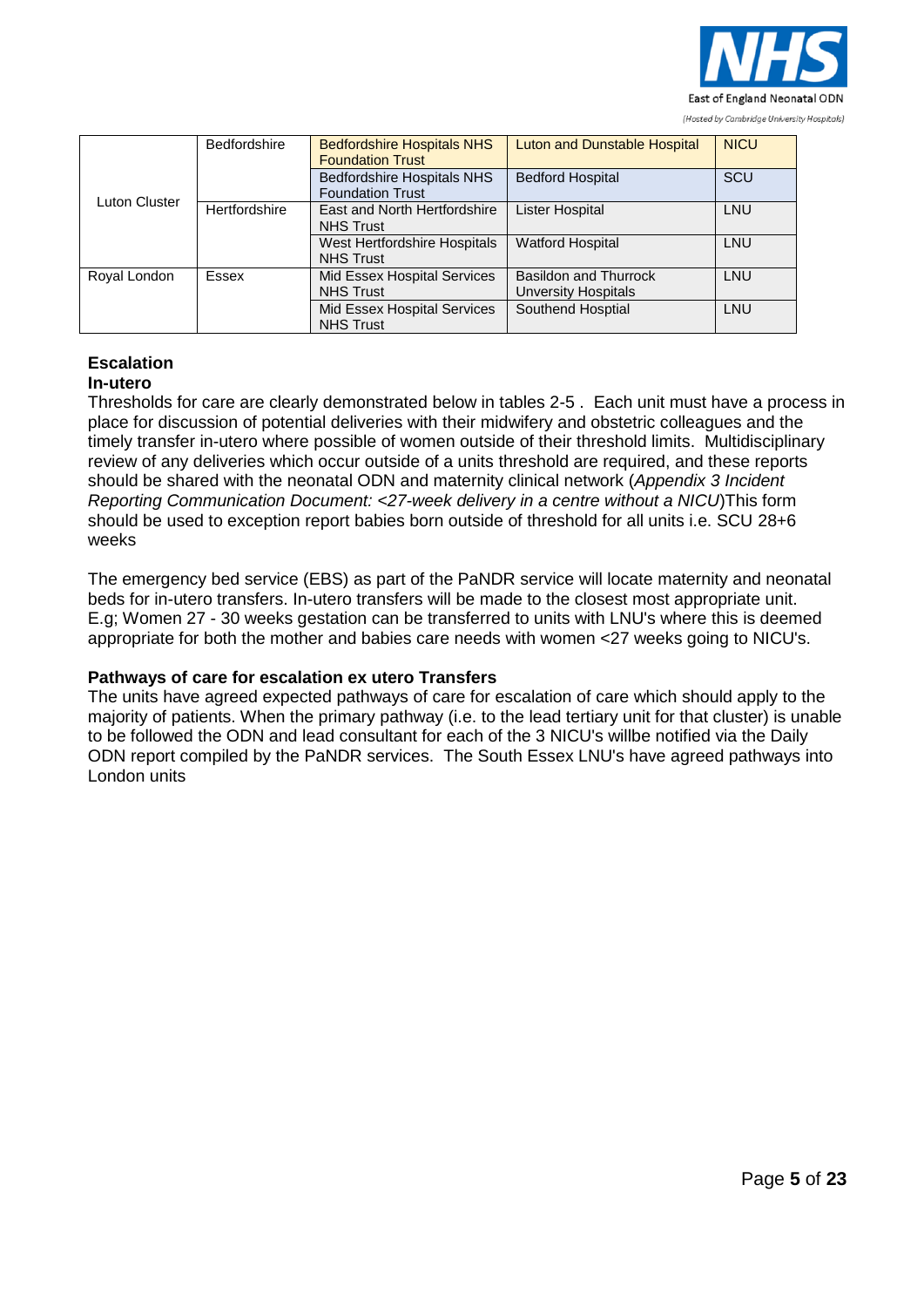

|                 |                 |                                |                  | <b>Cambridge Cluster</b> |                       |                |                        |                           |
|-----------------|-----------------|--------------------------------|------------------|--------------------------|-----------------------|----------------|------------------------|---------------------------|
|                 | <b>Unit</b>     | <b>CUH</b>                     | Peterborou<br>gh | <b>Colchester</b>        | <b>Broom</b><br>field | <b>PAH</b>     | West<br><b>Suffolk</b> | <b>Hinching</b><br>brooke |
|                 | Designation     | <b>NICU</b>                    | LNU              | LNU                      | LNU                   | LNU            | <b>SCBU</b>            | <b>SCBU</b>               |
|                 | GA singleton    | All                            | >27 weeks        | >27 weeks                | $>27$<br>weeks        | $>27$<br>weeks | >30 weeks              | >30 weeks                 |
| Inborn criteria | <b>GA</b> twins | All                            | >28 weeks        | >28 weeks                | >28<br>weeks          | >28<br>weeks   | >32 weeks              | >32 weeks                 |
|                 | Weight          | All                            | $>800$ gms       | $>800$ gms               | $>800$ gms            | $>800$ gm<br>s | $>1000$ gms            | $>1000$ gms               |
|                 | <b>HFOV</b>     | <b>Yes</b>                     | <b>No</b>        | <b>No</b>                | <b>No</b>             | <b>No</b>      | <b>No</b>              | <b>No</b>                 |
|                 | <b>Nitric</b>   | <b>Yes</b>                     | <b>No</b>        | <b>No</b>                | <b>No</b>             | <b>No</b>      | <b>No</b>              | <b>No</b>                 |
| Respirato<br>ry | Ventilation     | Yes                            | <48 hours        | <48 hours                | <48 hours             | < 48<br>hours  | Tertiary<br>discussion | Tertiary<br>discussion    |
|                 | <b>CPAP</b>     | <b>Yes</b>                     | <b>Yes</b>       | <b>Yes</b>               | Yes                   | Yes            | Yes                    | <b>Yes</b>                |
|                 | TPN             | <b>Yes</b>                     | Yes              | Yes                      | Yes                   | Yes            | Yes                    | Yes                       |
|                 | Cooling         | yes                            | <b>No</b>        | <b>No</b>                | <b>No</b>             | <b>No</b>      | <b>No</b>              | <b>No</b>                 |
|                 | Surgery         | General<br>& neuro-<br>surgery | <b>No</b>        | <b>No</b>                | <b>No</b>             | <b>No</b>      | <b>No</b>              | <b>No</b>                 |

### *Table 2: Cambridge Unit thresholds*

|                 | <b>Norwich Cluster</b> |             |                |                   |                    |  |  |  |  |  |
|-----------------|------------------------|-------------|----------------|-------------------|--------------------|--|--|--|--|--|
| Table 3         | <b>Unit</b>            | <b>NNUH</b> | <b>Ipswich</b> | <b>Kings Lynn</b> | <b>James Paget</b> |  |  |  |  |  |
| Inborn criteria | Designation            | <b>NICU</b> | LNU            | LNU               | <b>SCBU</b>        |  |  |  |  |  |
|                 | <b>GA</b> singleton    | All         | >27 weeks      | >27 weeks         | >30 weeks          |  |  |  |  |  |
|                 | <b>GA</b> twins        | All         | >28 weeks      | >28 weeks         | >32 weeks          |  |  |  |  |  |
|                 | Weight                 | All         | $>800$ gms     | $>800$ gms        | $>1000$ gms        |  |  |  |  |  |
| Respiratory     | <b>HFOV</b>            | Yes         | No.            | <b>No</b>         | No.                |  |  |  |  |  |
| support         | <b>Nitric</b>          | Yes         | No.            | <b>No</b>         | <b>No</b>          |  |  |  |  |  |
|                 | Ventilation            | Yes         | <48 hours      | <48 hours         | Tertiary           |  |  |  |  |  |
|                 |                        |             |                |                   | discussion         |  |  |  |  |  |
|                 | <b>CPAP</b>            | <b>Yes</b>  | Yes            | Yes               | Yes                |  |  |  |  |  |
|                 | <b>TPN</b>             | <b>Yes</b>  | Yes            | Yes               | Yes                |  |  |  |  |  |
|                 | Cooling                | <b>ves</b>  | <b>No</b>      | <b>No</b>         | No.                |  |  |  |  |  |
|                 | Surgery                | General     | <b>No</b>      | <b>No</b>         | <b>No</b>          |  |  |  |  |  |

*Table 3: Norfolk Cluster Unit Thresholds*

|                 | <b>Luton Cluster</b> |                |                |                |                 |  |  |  |  |  |
|-----------------|----------------------|----------------|----------------|----------------|-----------------|--|--|--|--|--|
| Table 4         | <b>Unit</b>          | Luton          | <b>Lister</b>  | <b>Watford</b> | <b>Bedford</b>  |  |  |  |  |  |
| Inborn criteria | Designation          | <b>NICU</b>    | LNU            | LNU            | <b>SCBU</b>     |  |  |  |  |  |
|                 | <b>GA</b> singleton  | All            | >27 weeks      | >27 weeks      | >30 weeks       |  |  |  |  |  |
|                 | <b>GA twins</b>      | All            | >28 weeks      | >28 weeks      | >32 weeks       |  |  |  |  |  |
|                 | Weight               | All            | 800gms         | 800gms         | 1000gms         |  |  |  |  |  |
| Respiratory     | <b>HFOV</b>          | Yes            | N <sub>o</sub> | No.            | N <sub>o</sub>  |  |  |  |  |  |
| support         | <b>Nitric</b>        | Yes            | <b>No</b>      | <b>No</b>      | N <sub>o</sub>  |  |  |  |  |  |
|                 | Ventilation          | Yes            | <48 hours      | <48 hours      | <b>Tertiary</b> |  |  |  |  |  |
|                 |                      |                |                |                | discussion      |  |  |  |  |  |
|                 | <b>CPAP</b>          | Yes            | Yes            | Yes            | <b>Yes</b>      |  |  |  |  |  |
|                 | <b>TPN</b>           | Yes            | Yes            | Yes            | <b>Yes</b>      |  |  |  |  |  |
|                 | Cooling              | <b>ves</b>     | <b>No</b>      | <b>No</b>      | <b>No</b>       |  |  |  |  |  |
|                 | Surgery              | N <sub>o</sub> | <b>No</b>      | <b>No</b>      | <b>No</b>       |  |  |  |  |  |

*Table 4: Luton cluster unit thresholds*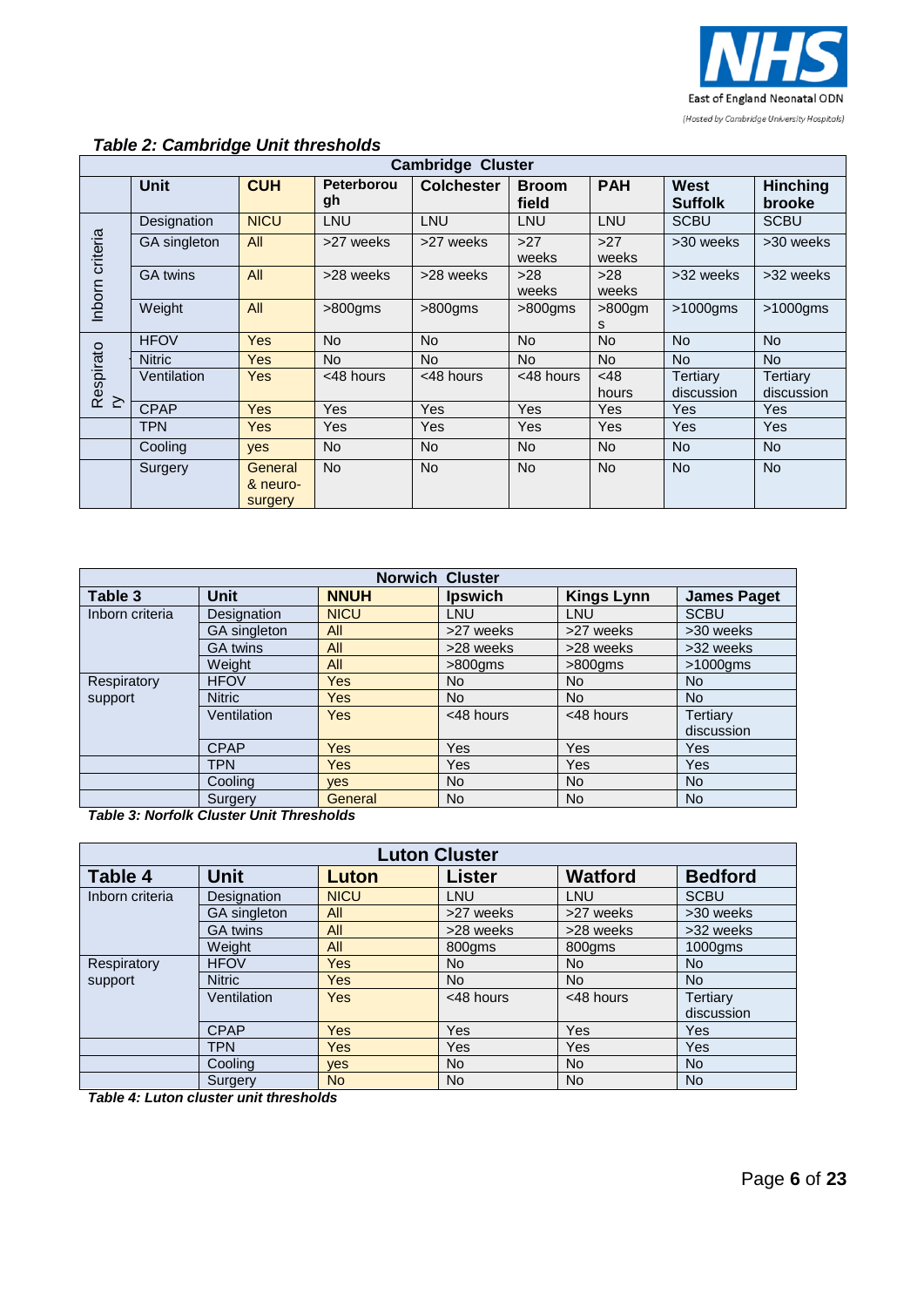

|                 | <b>Essex Cluster</b> |                 |           |  |  |  |  |  |  |  |
|-----------------|----------------------|-----------------|-----------|--|--|--|--|--|--|--|
| Table 5         | Unit                 | <b>Basildon</b> | Southend  |  |  |  |  |  |  |  |
| Inborn criteria | Designation          | LNU             | LNU       |  |  |  |  |  |  |  |
|                 | GA singleton         | >27 weeks       | >27 weeks |  |  |  |  |  |  |  |
|                 | <b>GA twins</b>      | >28 weeks       | >28 weeks |  |  |  |  |  |  |  |
|                 | Weight               | 800gms          | 800gms    |  |  |  |  |  |  |  |
| Respiratory     | <b>HFOV</b>          | <b>No</b>       | <b>No</b> |  |  |  |  |  |  |  |
| support         | <b>Nitric</b>        | <b>No</b>       | <b>No</b> |  |  |  |  |  |  |  |
|                 | Ventilation          | <48 hours       | <48hours  |  |  |  |  |  |  |  |
|                 | <b>CPAP</b>          | Yes             | Yes       |  |  |  |  |  |  |  |
|                 | <b>TPN</b>           | Yes             | Yes       |  |  |  |  |  |  |  |
|                 | Cooling              | <b>No</b>       | <b>No</b> |  |  |  |  |  |  |  |
|                 | Surgery              | <b>No</b>       | <b>No</b> |  |  |  |  |  |  |  |

*Table 5: Essex units with London Pathways*

#### **Tertiary advice**

From 1st March 2021, all tertiary advice should initially be sought via the PaNDR service. , There is a PaNDR Neonatal Consultant available 24/7 to provide advice and support with decision making

PaNDR will conference in the relevant tertiary units at the point at which a patient is deemed as potentially requiring transfer to their NICU or where there is a complex question requiring a wider discussion for example, moving outside of established pathways or reorientation of care. unit.

Decision support from the PaNDR neonatal consultant is available 24/7 via

**01223 274274.**

Bedford will continue to contact the Luton & Dunstable consultant team for advice due to their organisationally linked structures.

Short periods of ventilation are expected but must be discussed with the PaNDR service at 48 hours and every 24 hours after if the infant remains ventilated

A discussion with the PaNDR neonatal Consultant should be sought for SCU's for all ventilated patients (daytime hours if stable)

There will be occasions where it is deemed in the infant's best interests for them to remain in their LNU /SCU. Examples of this may be

- TPN / UVC whilst awaiting a long line to be sited in a SCU
- Ventilated infant at 48 hours who is weaning and ready for extubation in the next few hours following discussion with the PaNDR Neonatal consultant

The ODN will send out exception requests each month for any babies cared for outside of the unit's thresholds. (*Appendix 2- Exception reporting*)

Discussions with the PaNDR neonatal Consultant should take place at the earliest opportunity

#### **Surgical flows**

Within the neonatal network Cambridge University Hospitals and NNUH provide neonatal surgery**.**  Surgical pathways for infants within these cluster groups are into their respective centre, with the exception of Peterborough. Luton does not provide surgery for their cluster hospitals. Cardiac surgery is not provided by any of the tertiary centres and the pathways are detailed below.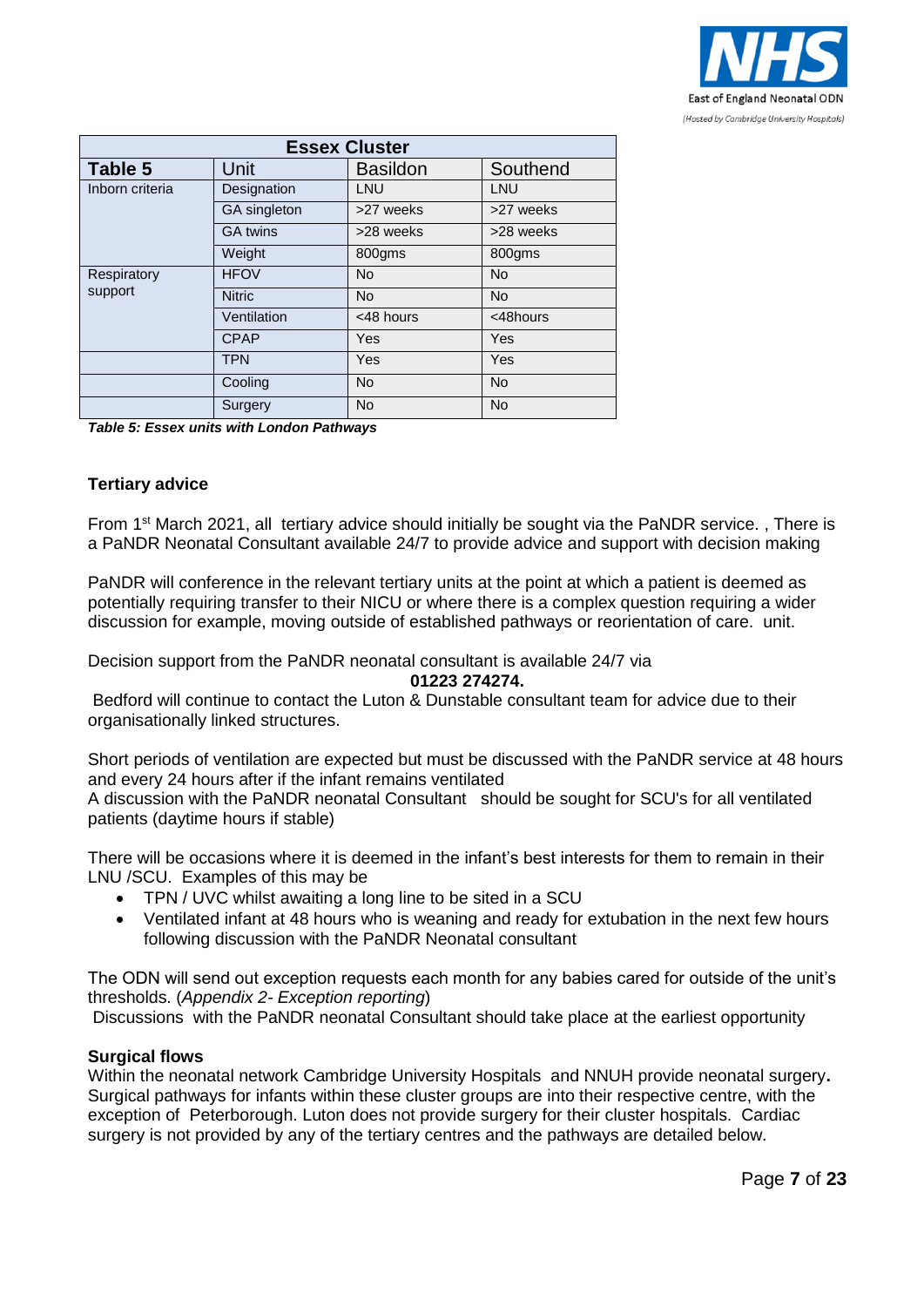

Cardiac transfers will be undertaken when appropriate by the PaNDR Paediatric team, by CATS when the PaNDR Paediatric team is not available and by agreement it may be appropriate for the PaNDR Neonatal team to complete these . Cardiac referrals should be directed via the PaNDR hotline initially and the PaNDR paediatric consultant will then coordinate a team to undertake the transfer. Where required, the ECMO team will be included in the call. in.

| Unit (table 6)      | Agreed Clinical pathway         |                          |
|---------------------|---------------------------------|--------------------------|
|                     | Non cardiac surgical<br>pathway | Cardiac surgical pathway |
| Addenbrookes        |                                 | <b>GOSH</b>              |
| Peterborough        | Leicester/CUH                   | Leicester / GOSH         |
| <b>PAH</b>          | Addenbrookes                    | <b>Brompton</b>          |
| Colchester          | Addenbrookes                    | <b>Brompton</b>          |
| Chelmsford          | Addenbrookes                    | <b>GOSH</b>              |
| Hinchingbrooke      | Addenbrookes                    | <b>GOSH</b>              |
| <b>West Suffolk</b> | Addenbrookes                    | Evelina / Brompton       |
| Norwich             |                                 | Evelina/ Brompton        |
| Ipswich             | <b>NNUH</b>                     | Evelina                  |
| Kings Lynn          | NNUH/ CUH                       | <b>GOSH</b>              |
| James Paget         | <b>NNUH</b>                     | <b>GOSH</b>              |
| Luton               | GOSH/Addenbrookes               | GOSH                     |
| Lister              | GOSH/ Addenbrookes              | <b>Brompton</b>          |
| Watford             | GOSH/ Addenbrookes              | <b>Brompton</b>          |
| <b>Bedford</b>      | Addenbrookes /Norwich           | <b>GOSH</b>              |
| Basildon            | Royal London                    | Evelina / Brompton       |
| Southend            | Royal London                    | Evelina/ Brompton        |

*Table 6: Cardiac pathways* 

#### **Repatriations**

It is recognised that the repatriation of infants is necessary to ensure that the pathways of care continue without unnecessary delay or interruptions, and supports the NHS objective 'Right Care, Right Place, Right Time'.

It also provides a clear and concise description of the procedures and timescales to allow repatriation of infants to their local unit or for step down care to occur in a timely manner. This outlines clear expectations to all hospitals within the EOE around the appropriate repatriation of infants in a timely manner.

Delay in repatriation

- Impedes the care pathways for infants being cared for closer to home
- Causes distress to parents and families where infants are being nursed a long way from home
- Contributes to delays in getting sick infants into Tertiary centres or requires transfer over long distances outside of network for intensive care cots
- Prevents specialist NICU cots being available when and where they are required.

Infants requiring repatriation can be classified in the following terms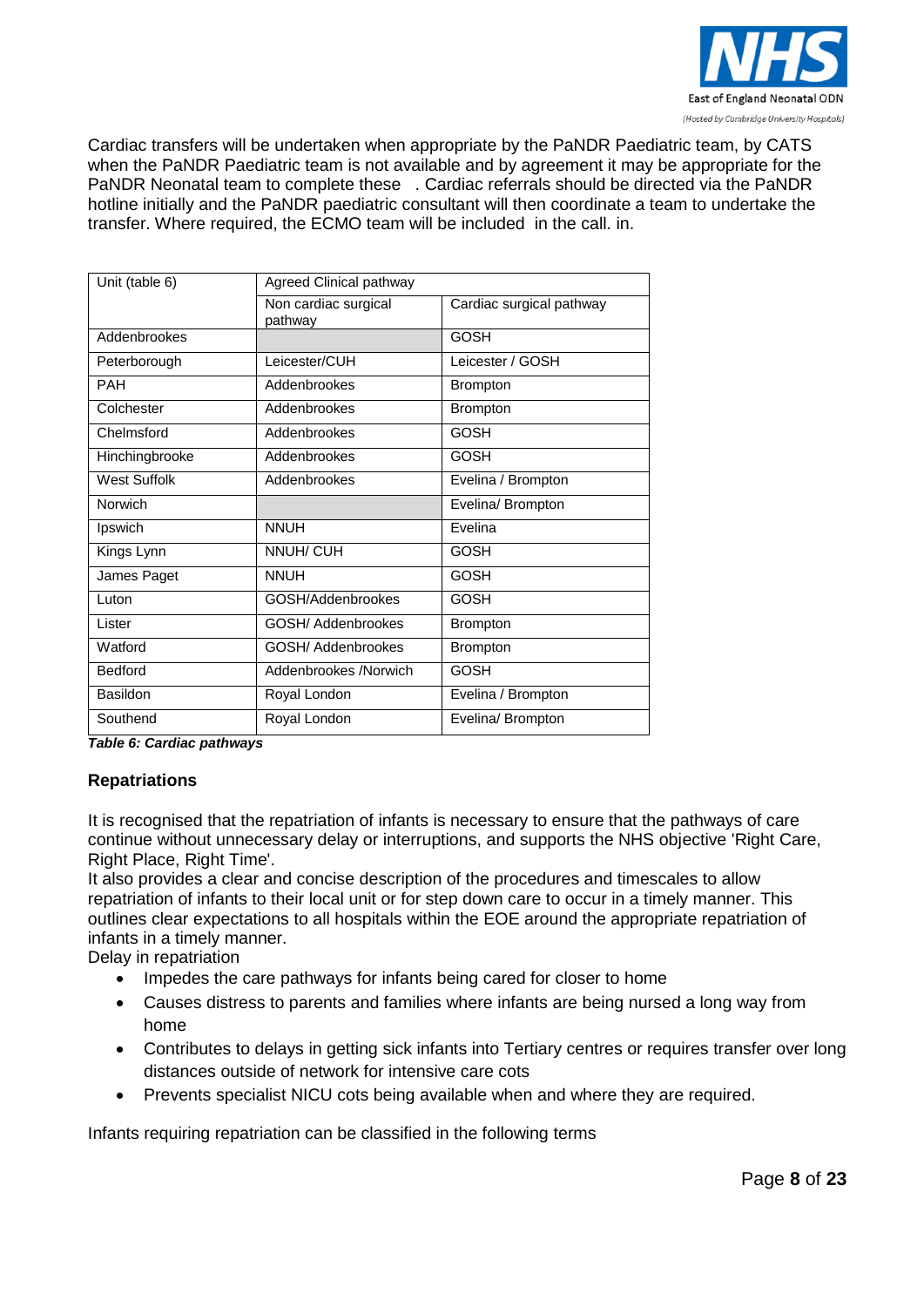

- Infants who no longer need intensive care but require continuing care at either high dependency or special care level in their local or step down unit
- Infants who are admitted to the neonatal unit from outside the EOE due to lack of capacity in their local network
- Infants who are unexpectedly born within the EOE but whose family normally reside outside of EOE.
- Transfers to support capacity within the tertiary centres

It is acknowledged that within the EOE bed location is carried out by the Emergency Bed Service (EBS) and that this is carried out with the full knowledge of the agreed patient pathways. Where possible infants should be cared for within their cluster units. Therefore all units must be transparent and provide readily available information on cot status. This information is shared with EBS twice daily and should be available when the EBS team ring.

- Current occupancy
- Available cots for IC, HDU and SC
- Explanation of any discrepancy between established and available cots

*Cot location for the treatment of ROP (retinopathy of prematurity) and PDA ligation (Patent ductus arteriosus ligation) is not within the remit for the EBS service. Where ROP laser treatment cannot be provided at the CLUSTER NICU, the referring centre must locate the neonatal cot and ophthalmologist on an individual basis. PDA ligation will require the referring unit to liaise with the cardiac centre and organise a planned surgery date. The transfer of these babies however will be undertaken by the PaNDR neonatal team and once a cot is located a referral should be made to this service.*

### **PaNDR transfer**

There is an aim that all infants assessed as clinically fit for transfer to the home unit or to step down unit will be transfered within 72 hours from the time of referral to the receiving hospital. Referral to the transfer service must be made when the infant is clinically fit for transfer. Any baby referred must be ready to be transferred at any point after the referral unless otherwise stated.

- Repatriation will take place once the infant is considered to be clinically stable in respect of their requirement for on-going care. There will be a clear on-going management plan and the infants care needs must be able to be provided by the receiving unit (*in line with threshold information on pages 4/ 5)*
- The infant must be deemed fit for transfer by the PaNDR team
- Receiving units must support repatriation of infants to allow for on-going specialist activity in the NICU's, as is appropriate to their unit designation (see threshold document)
- Repatriation is in the families and infants best interest and aligns with the vision in the Long Term plan of patients being care for as close to home as possible and must be supported where possible
- Collection of data on delayed transfers should be recorded by all units. (Delayed Transfer = more than 72 hours after decision to transfer). Escalation to the ODN at 72 hours.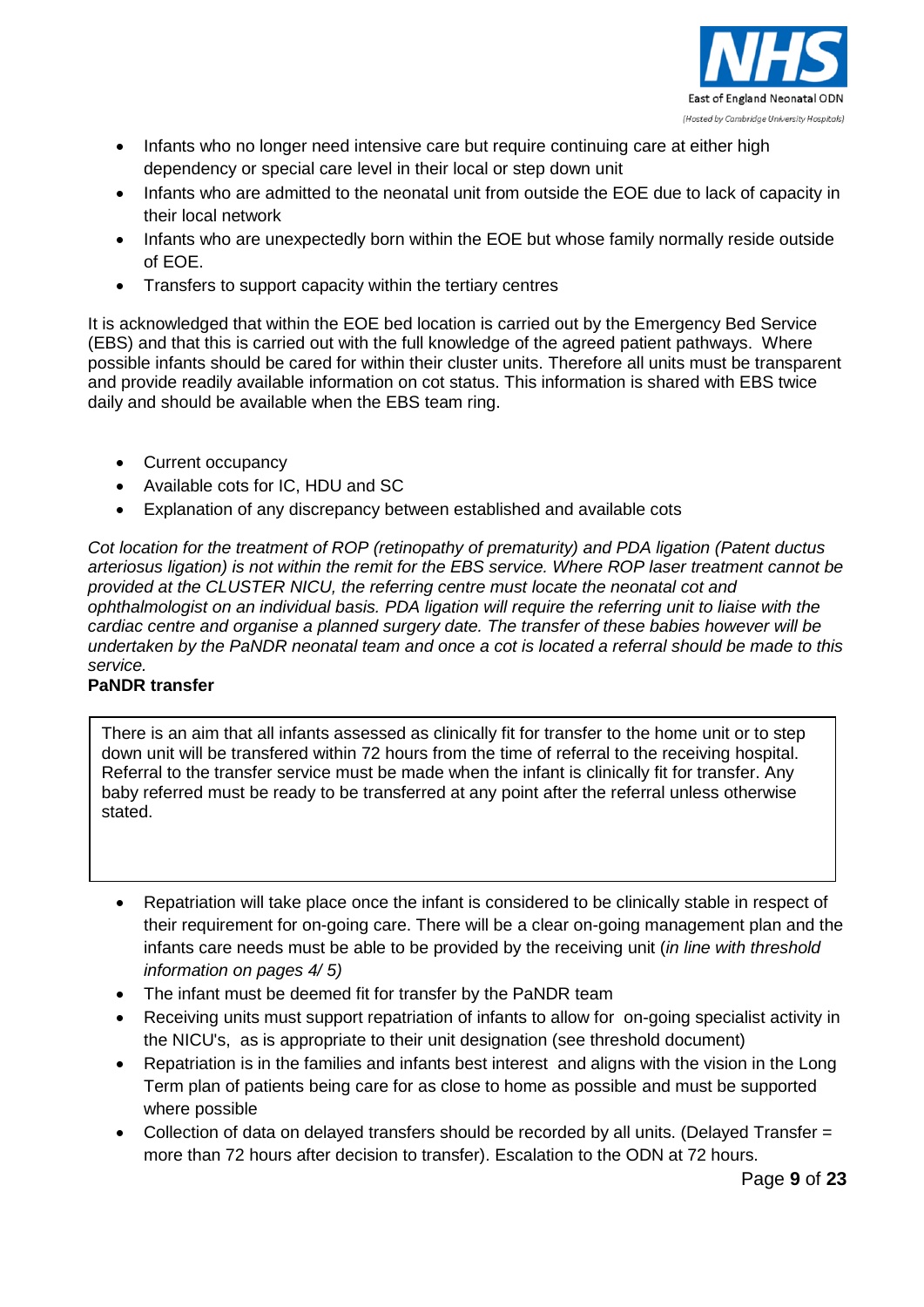

- Regular updates should be obtained by the receiving units and by PaNDR to ensure both services can appropriately manage patient flow, appropriate/ predicted repatriation dates should be provided by the referring service .
- The decision to repatriate resides with the clinical team responsible for the infant's current care.

#### **Decision - not to repatriate**

- Where there are clinical concerns due to previous instability of an infant. These should be discussed with the home team and plans made to overcome any difficulties, with appropriate communication between the local and tertiary services.
- Where parents do not want their infant repatriated, there must be a consultant led conversation with the family explaining the need for repatriation as part of the provided care pathway. Only in exceptional circumstances would a request be agreed for an infant not to be transferred to their home unit.
- Transfer of infants whose local hospital is a tertiary centres may be required to support capacity. This should only occur if it will not cause extreme hardship to the family.
- Where infants have made good progress and are ready for home it may be appropriate to send directly home. A direct consultant to consultant conversation is required to ensure all parties are clear of any follow-up arrangements which are required
- Parents must be kept up to date with decisions on repatriation. All decisions with the parents must be recorded in the notes and outlined on the SEND summary

#### **Decision making**

- When an infant is considered to be fit for repatriation/ step down to their home unit. The Consultant at the referring hospital must authorise infant transport.
- Parents are informed of the decision to repatriate
- Referral to the neonatal transport team made. Clinical information given and approximate timing of transfer discussed
- When cot availability is confirmed at the receiving unit, clinical information can be given to the receiving unit
- On occasion there are no cot available for a repatriation, , if a cot is likely to become available within 24 hours unless the tertiary centre is at capacity the repatriation can be postponed for 24 hours. Where it is unlikely a cot will become available in the next 48 - 72 hours a decision must be taken by the referring team to wait or to seek available cots in other units local to the home unit. This should be escalated to the ODN .
- Documentation of fit for discharge/repatriation should be made within the badgernet system and the infant's notes.
- The referring hospital must complete the relevant discharge summary/ letter including clinical and social information. Access to badgernet information for the receiving hospital should be made to allow access to clinical information.
- The clinical responsibility lies with the referring hospital until the Transport team arrive, whilst the transfer team is on site at the referring unit there is a shared responsibility , when the transfer team leave the referring hospital they formally take over care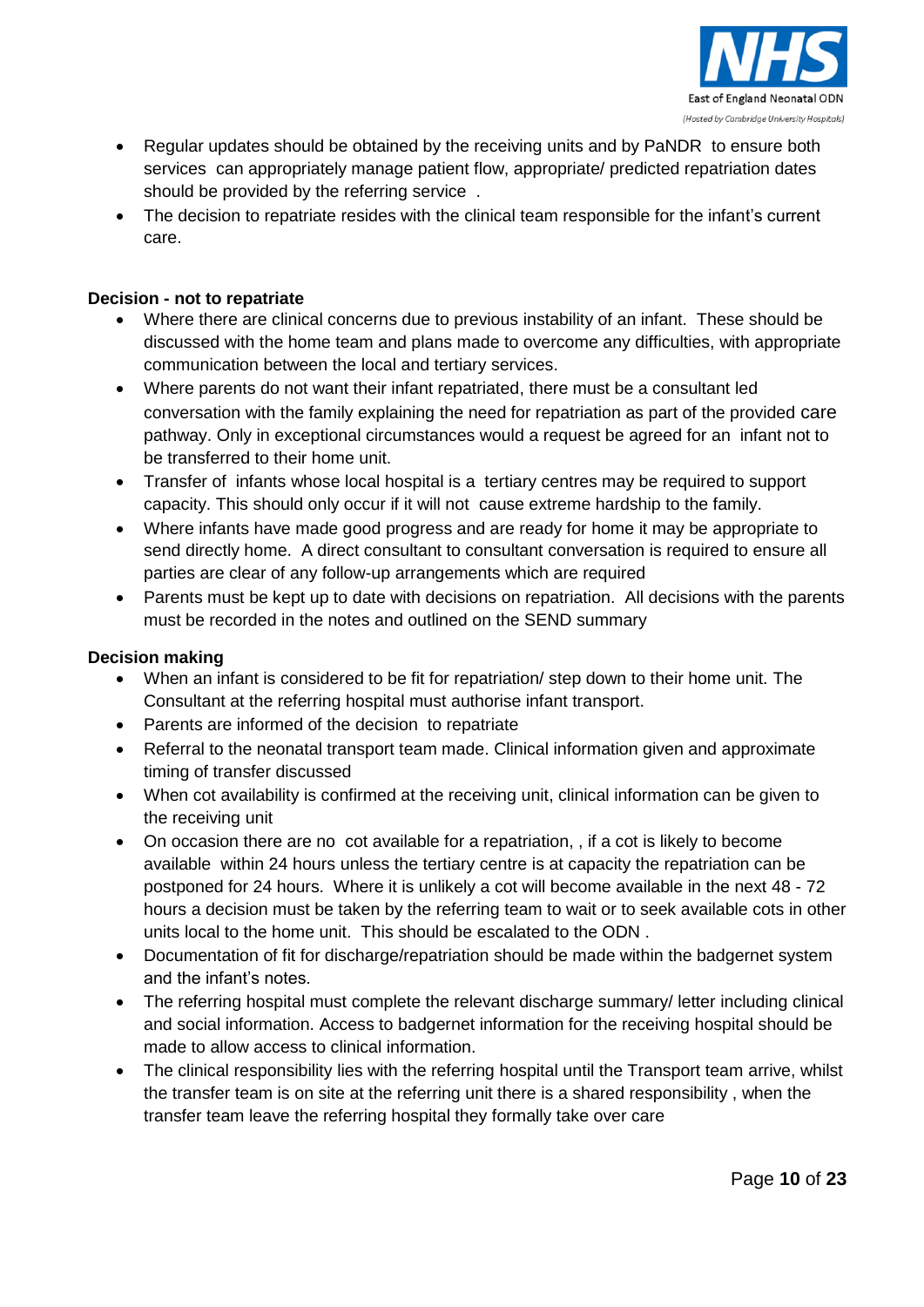

 If an infant's clinical state changes making the infant either unfit to transfer or they require a higher level of care than can be provided at the receiving unit, the repatriation should be cancelled. Parents, PaNDR and the receiving unit should be informed

#### **Escalation procedures**

- If repatriation has not occurred within 72hours of the decision and where no change in the infants condition has been noted this will be recorded as a repatriation delay by the unit.
- Daily communication between the referring and receiving hospital will be maintained supporting regular update on the cot availability. The neonatal transfer team will be regularly kept up to date on any decisions regarding transfer.
- Escalation to the ODN should be made for all delayed transfers over 72 hours
- Units should report infants who are greater than 44 weeks corrected gestation and are still being cared for on the Neonatal Unit will to the ODN who will send monthly reports to the commissioning team (Appendix 2)

#### **Escalation for delay repatriations**



*Table 7: Escalation for delayed repatriations* 

#### **Infection Control**

- Infection control status must be declared at time of referral to receiving unit
- Repatriation of an infant should not be delayed due to the infant's infection control status; this includes but is not exclusive to MRSA, pseudomonas, MDRO(multi drug resistant organisms) such as enterobacter, ESBL. Screening and isolation of the infant should be as per network guideline (2018). Due to regular surveillance in many of the EOE units colonisation rather than infection can identify MDRO.
- Infections which are significant within the neonatal population and require strict isolation precautions i.e. RSV, tuberculosis, transfer of such infants should only take place if appropriate isolation facilities are available.
- Notification to the transfer service of any colonisation or infection must occur on referral of the infant for transfer. The transfer service will organise work load to ensure appropriate cleaning of equipment post transfer.
- PaNDR team must be informed if infant's have been home and are readmitted from the community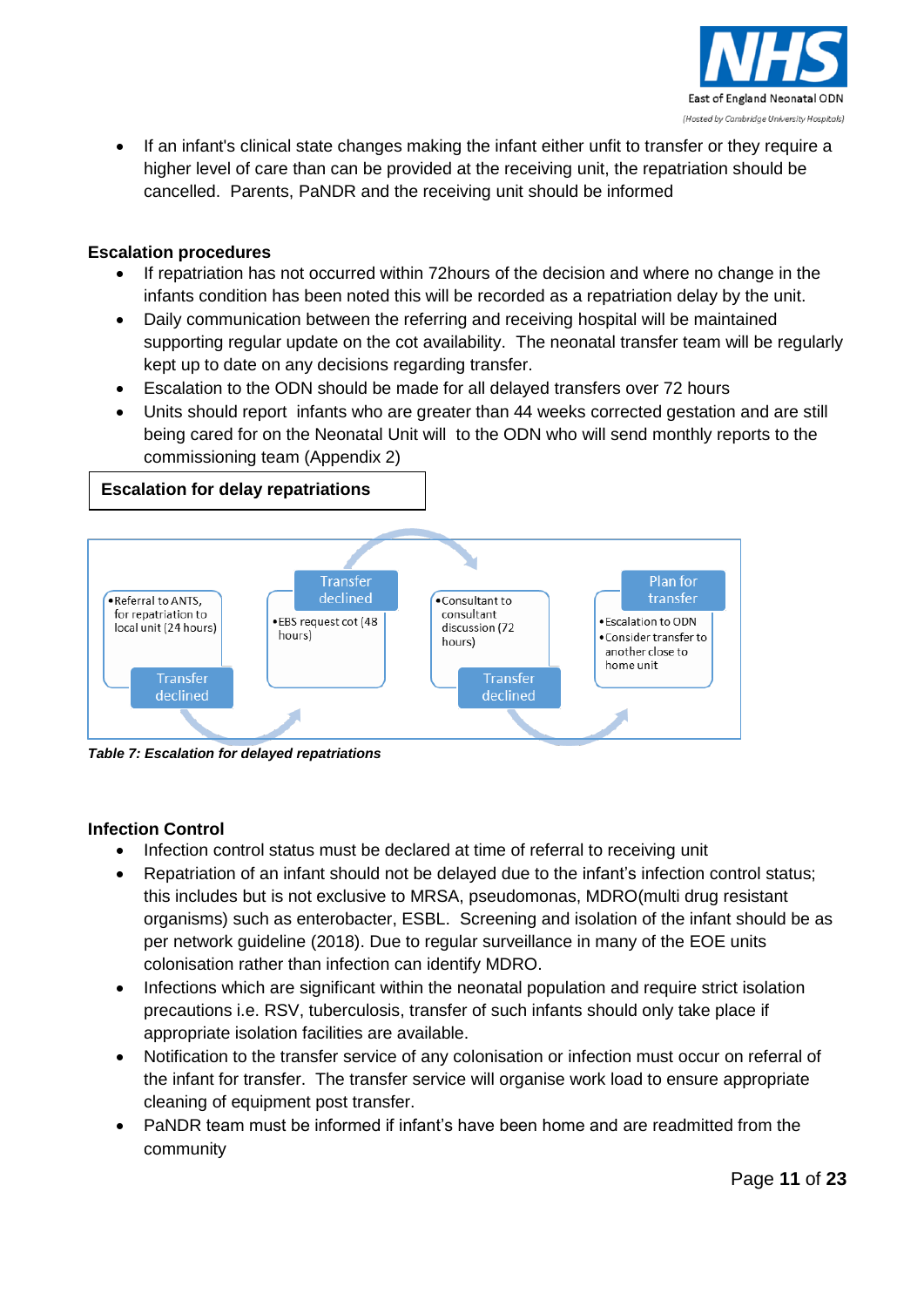

#### **Monitoring arrangements**

- Delay in repatriation over 72 hours is escalated to the ODN, this information will be shared by the EBS team in the daily ODN report in addition to the unit referring the infant for transfer.
- The ODN will discuss recurrent delays with lead nurse and clinician at the unit and an action plan put in place if felt to be appropriate
- Network Quality Dashboard to demonstrate delays in repatriation on a quarterly basis

Data on delayed repatriations/ transfers will be kept by the ODN and presented on a quarterly basis along with exception reporting of infants outside of threshold criteria within the governance structure

Below are the thresholds for repatriation as agreed by each local team.

| Table 8             | HHFNC02/<br>CPAP       | Weaning        | NGT<br>Frequency | NJT accepted            | Continuous<br>feeds     | restriction<br>Weight          | Gestational<br>restriction    | Long line      | Broviac/hickma<br>n lines | Ventricular             | convulsions             | Medication<br>exceptions      | Other                                                          |
|---------------------|------------------------|----------------|------------------|-------------------------|-------------------------|--------------------------------|-------------------------------|----------------|---------------------------|-------------------------|-------------------------|-------------------------------|----------------------------------------------------------------|
| <b>LNU</b>          | Respirator<br><u>y</u> |                | Feeds            |                         |                         | Thresholds                     |                               |                | <b>Access</b>             |                         |                         |                               |                                                                |
| <b>BTUH</b>         | Ÿ                      | Ÿ              | Ÿ                | Υ                       | $\overline{Y}$          | $\geq 800$ gms                 | $\overline{\geq}$<br>Weeks    | Y              | $\overline{Y}$            | N                       | Y                       | N                             |                                                                |
| <b>Broomfield</b>   | Y                      | Y              | Y                | Υ                       | Y                       | $\geq 800$ gms                 | $\geq$ 27<br>Weeks            | Ÿ              | Y                         | Y                       | Y                       | $\overline{N}$                |                                                                |
| Colchester          | Y                      | Ÿ              | Y                | Υ                       | Y                       | $\geq 800$ gms                 | $\overline{\geq}27$<br>Weeks  | Ÿ              | Y                         | Y                       | Y                       | $\overline{N}$                |                                                                |
| Harlow              | Ÿ                      | Ÿ              | Y                | Ÿ                       | Y                       | $\geq 800$ gms                 | $\overline{227}$<br>Weeks     | Ÿ              | N                         | N                       | Y                       | $\overline{\mathsf{N}}$       |                                                                |
| Ipswich             | Y                      | Y              | Y                | Υ                       | Y                       | $\geq 800$ gms                 | $\overline{227}$<br>Weeks     | Ÿ              | Y                         | Ÿ                       | Y                       | Y                             | End of life<br>individual<br>discussion                        |
| Lister              | Υ                      | Ÿ              | Y                | Y                       | Y                       | $\geq 800$ gms                 | $\geq$ 27<br>Weeks            | Y              | Ÿ                         | Y                       | Y                       | N                             |                                                                |
| Peterborough        | Υ                      | Y              | Ÿ                | Y                       | Cas<br>e by<br>cas<br>e | $\geq 800$ gms                 | $\geq$ 27<br>Weeks            | Y              | Ÿ                         | Y                       | Ÿ                       | $\overline{N}$                |                                                                |
| <b>QEHKL</b>        | Ÿ                      | Ÿ              | Y                | Y                       | Y                       | $\geq 800$ gms                 | $\geq$ 27<br>Weeks            | Ÿ              | Ÿ                         | Ÿ                       | Y                       | N                             |                                                                |
| Southend            | Y                      | $\overline{Y}$ | Ÿ                | Ÿ                       | Ÿ                       | $\geq 800$ gms                 | $\overline{\geq}$ 27<br>Weeks | $\overline{Y}$ | $\overline{N}$            | N                       | Ÿ                       | Inotr<br>opes                 |                                                                |
| Watford             | Y                      | Y              | $\overline{Y}$   | Y                       | $\overline{\mathsf{N}}$ | $\geq 800$ gms                 | $\geq$ 27<br>Weeks            | Y              | Ÿ                         | Ÿ                       | Y                       | N                             |                                                                |
| <b>SCU</b>          |                        |                |                  |                         |                         |                                |                               |                |                           |                         |                         |                               |                                                                |
| <b>Bedford</b>      | Ÿ                      | Ÿ              | hourl<br>y       | Y                       | Onl<br>y<br><b>NJT</b>  | $\geq 1000$ gm<br>s            | $\geq$ 30week<br>s            | Ÿ              | Y                         | N                       |                         | N                             | Palliation<br>individual<br>discussion                         |
| Hinchingbrook<br>e  | Υ                      | Y              | hourl<br>у       | $\overline{\mathsf{N}}$ | N                       | $\geq 1000$ gm<br>s            | $\geq$ 30week<br>s            | Y              | $\overline{\mathsf{N}}$   | $\overline{\mathsf{N}}$ | $\overline{\mathsf{N}}$ | $\overline{\mathsf{N}}$       | Limit 2<br>babies on<br><b>HHFNC/CP</b><br>AP                  |
| James Paget         | Y                      | Y              | Y                | N                       | $\overline{\mathsf{N}}$ | $\geq 1000$ gm<br>s            | $\geq$ 30week<br>s            | Y              | Y                         | $\overline{N}$          | $\mathsf{N}$            | Prost<br>in/<br>inotr<br>opes | <b>Stoma</b><br>babies if<br>surgeons<br>will review<br>at JPH |
| <b>West Suffolk</b> | Ÿ                      | Y              | Y                | Ÿ                       | Ÿ                       | $\geq 1000$ gm<br>$\mathsf{s}$ | $\geq$ 30week<br>s            | Ÿ              | Ÿ                         | Ÿ                       | Ÿ                       | $\overline{\mathsf{N}}$       |                                                                |

*Table 8: Thresholds for repatriation*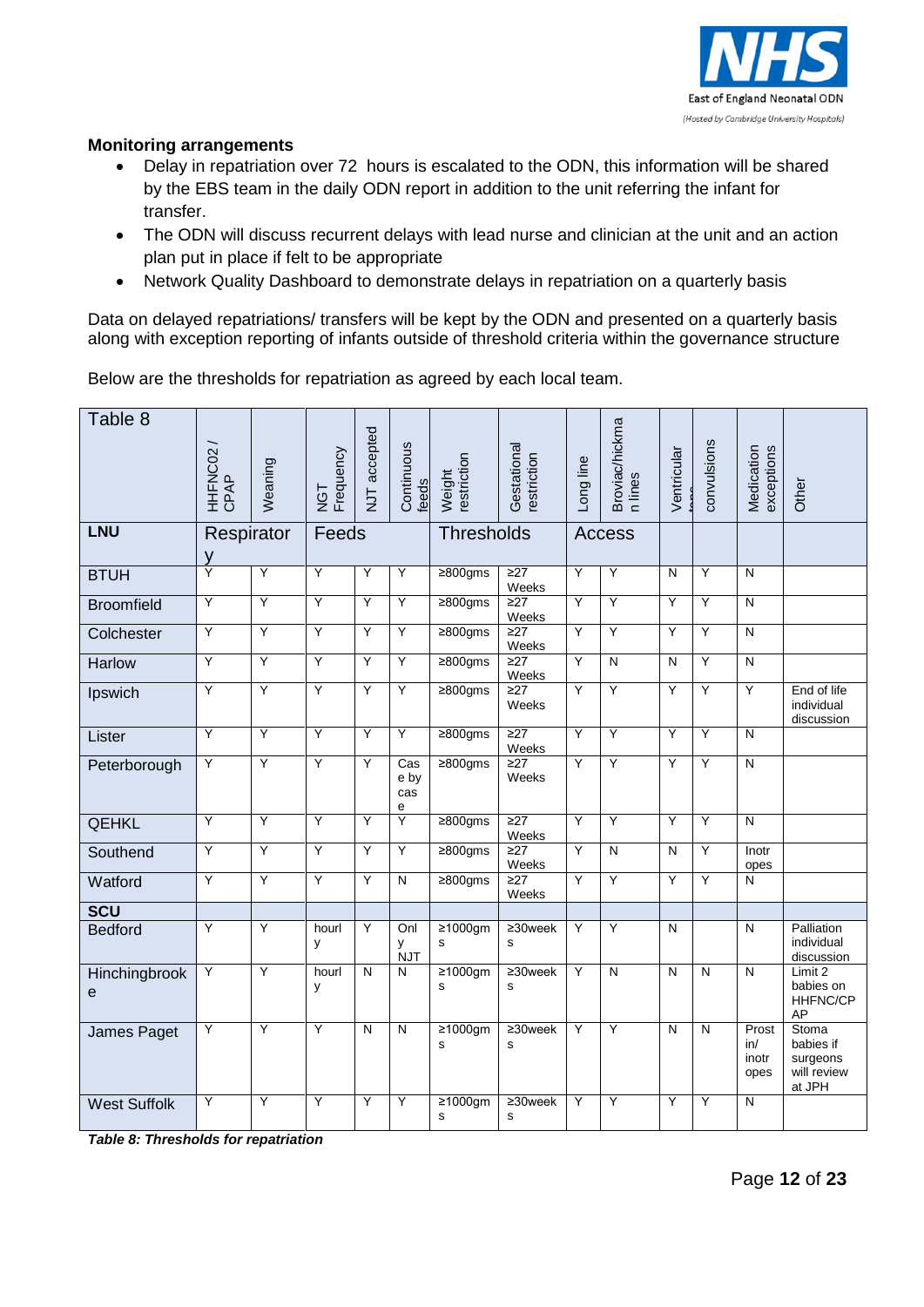

#### **Unit Closure Policy**

**Closure to regional/network activity** – unit is currently accepting own and cluster activity but is unable to accept from region – there may be gestations agreed within this statement

**Closure to regional/network and cluster activity – unit is currently accepting own activity but is** unable to accept from region/network or cluster

**Closed to regional/network, cluster and own activity –** unit is negotiating out of all expected preterm / complex deliveries and is not accepting transfers from outside of the trust

**Closed** - The unit is unable to accept any admissions including those from maternity – escalation of closure of maternity

#### **EOE EBS team**

On being informed of a unit closure the EBS team will ascertain the following information-

- Name of unit affected
- Reason for closure (includes **type** of infection if applicable)
- Expected duration of closure
- How many cots are closed

EBS will collect the information and make the other units aware, EBS will share this information with the ODN via daily update reports

Any closure beyond 24 hours **MUST** be reported to the ODN using the attached form (appendix 4)

#### **Incident reporting**

- All neonatal services should work within their trust governance process and report adverse incidents as per policy
- Serious incidents within any of the neonatal units must be escalated to the ODN as well as through established local trust governance structures
- All incidents related to delays in transfer/ repatriation will be reported to the ODN after 72 hours by the referring and receiving unit
- All serious incidents related to transfer should be reported to the PaNDR leadership team (Matron, Operational Manager and Service Director) and these will be shared with the ODN through a standardised reporting structure.
- Quarterly reports of incidents related to repatriation should be provided to the Clinical Oversight Group as part of the transfer presentation.
- All units should collect data on periods of time exceeding 24 hours when their service is closed to any type of delivery. This data will also be collected by EBS.

#### **Definitions**

**Escalation –** Transfer of infants from a SCU/ LNU or tertiary service for uplift in care provision

**Tertiary escalation** – Transfer of infants from a non-surgical tertiary centre that require surgery or from all NICU units for ECMO.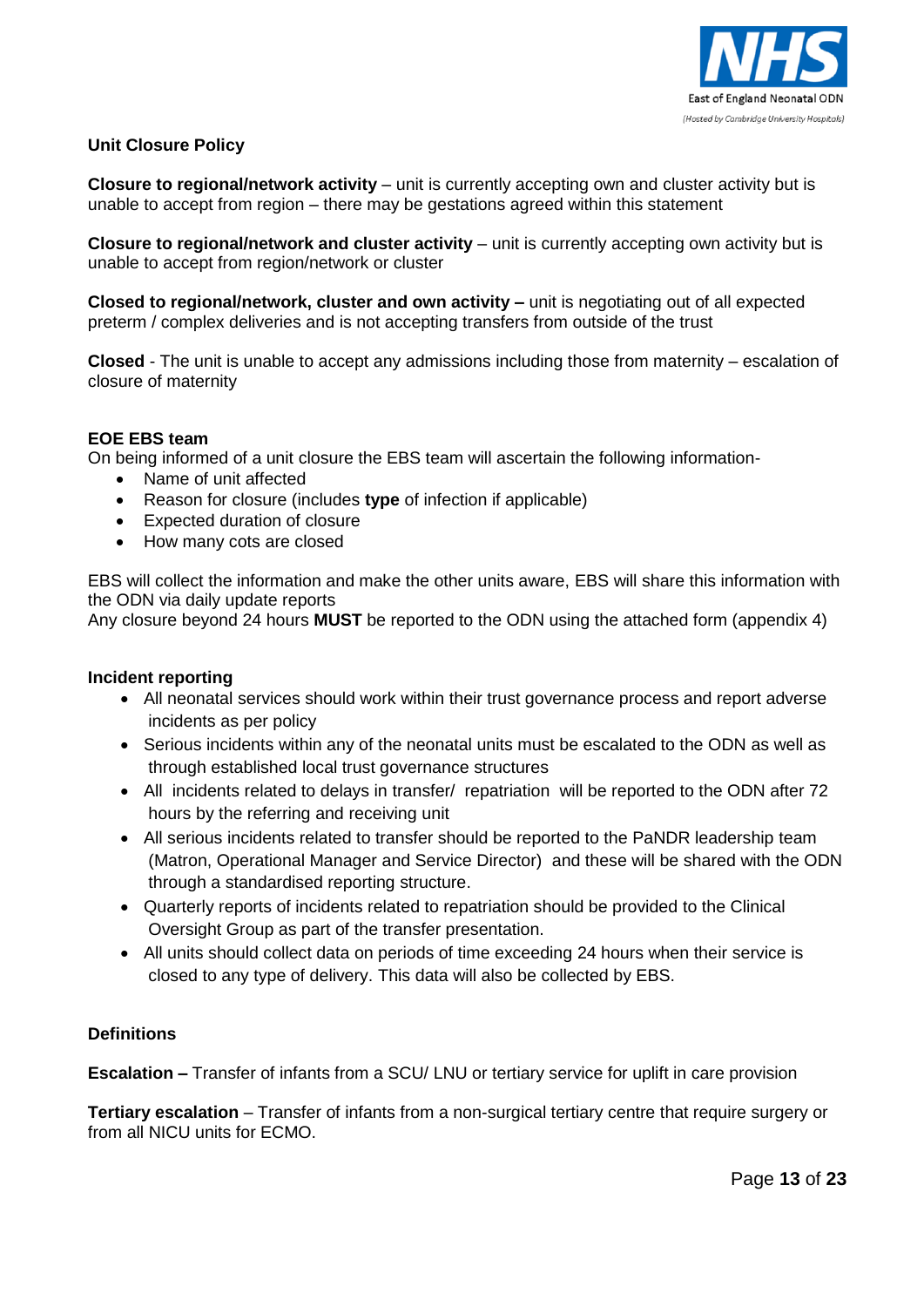

**Repatriation** - Repatriation refers to an infant returning to their local hospital as is appropriate to their care level and requirements

**Delayed Repatriation** - when an infant who has been identified as fit for discharge to their home unit is delayed by more than 72 hours from the decision

**Local/home unit** - Unit local to their home address (not always the maternity booking hospital)

**Step down unit** - Neonatal service close to their local unit/ within network which can provide the appropriate level of care

**East of England neonatal network** - Consists of 17 units in Norfolk, Suffolk, Cambridgeshire, Essex, Bedfordshire and Hertfordshire

#### **Emergency Bed Service EBS**

#### **Closure**

**Closure to local network/ Cluster activity -** unit is currently accepting own local activity but unable to accept from local network/Cluster- there may be gestations agreed within this statement

**Closure to Local network/Cluster and own activity**- unit is negotiating transfer out of all expected preterm / complex deliveries and is not accepting transfers from outside of the trust

**Closed** - The unit is unable to accept any admissions including those from maternity - escalation of closure of maternity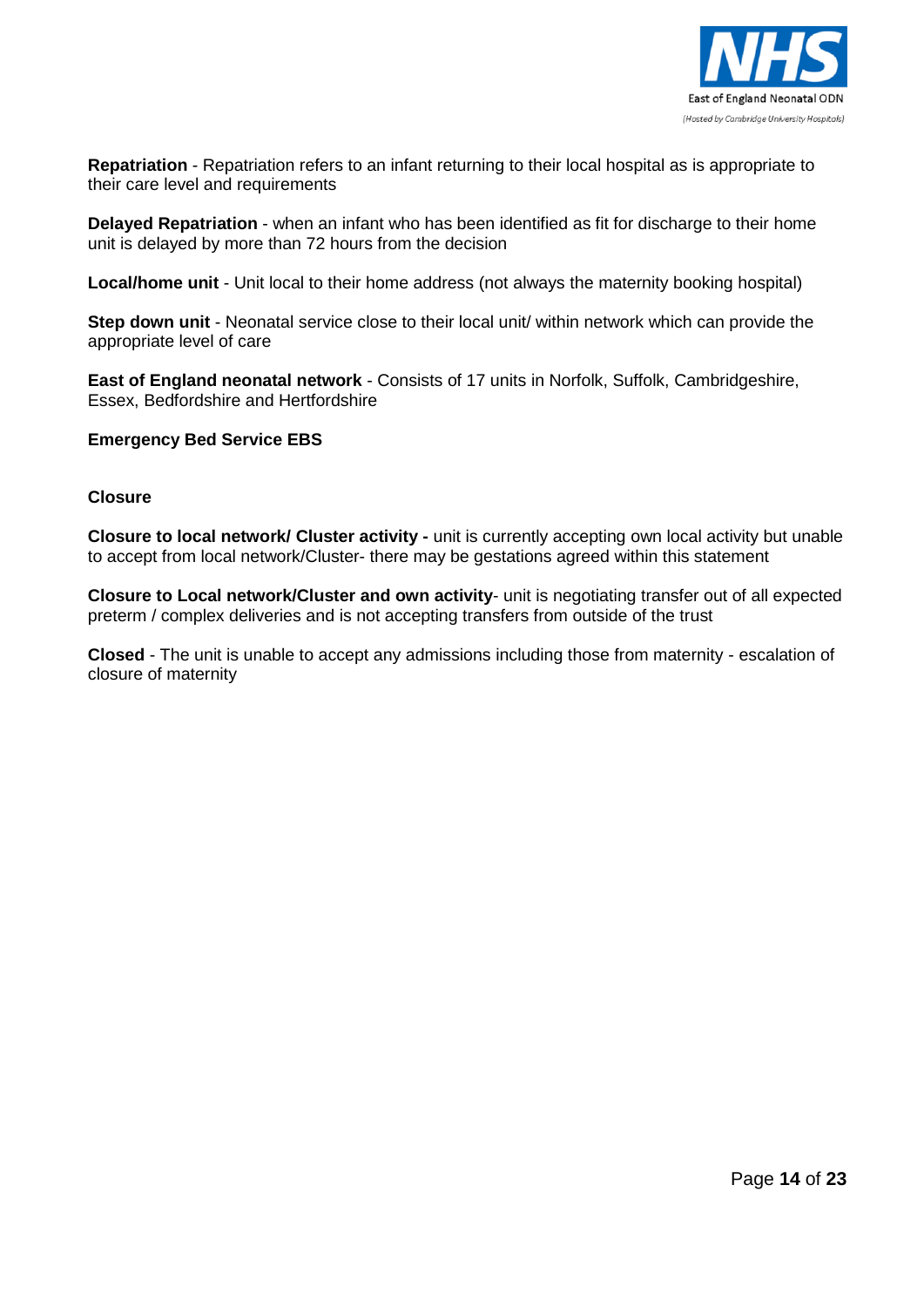

## **Exception thresholds - BAPM categories of care 2010**

**LNU**

- Babies <27wks < 28 week multiples or <800g in a LNU beyond 1 day of life
- Babies receiving intubated ventilatory support for greater than 48 hours beyond 1 day
- Babies receiving ventilation via a tracheal tube **AND** Inotrope, prostaglandin infusion, insulin infusion, a chest drain, or had an exchange transfusion in a LNU beyond 1 day
- Babies with hypotension, disseminated intravascular coagulation (DIC), renal failure, or metabolic acidosis
- Babies who received nitric oxide, HFOV, or therapeutic hypothermia

#### **SCBU**

- Babies <30wks or 32 week multiples or <1000g in a SCBU beyond 1 day of life (except London ODN which doesn't use the beyond 1 day of life criteria)
- Babies receiving IC in a SCBU beyond 1 day
- Babies receiving inotrope, prostaglandin infusion, insulin infusion, have a chest drain, or had an exchange transfusion in a SCBU beyond 1 day
- Babies receiving intubated ventilatory support for greater than 24 hours beyond 1 day
- Babies with hypotension, disseminated intravascular coagulation (DIC), renal failure, or metabolic acidosis
- Babies who received nitric oxide, HFOV, or therapeutic hypothermia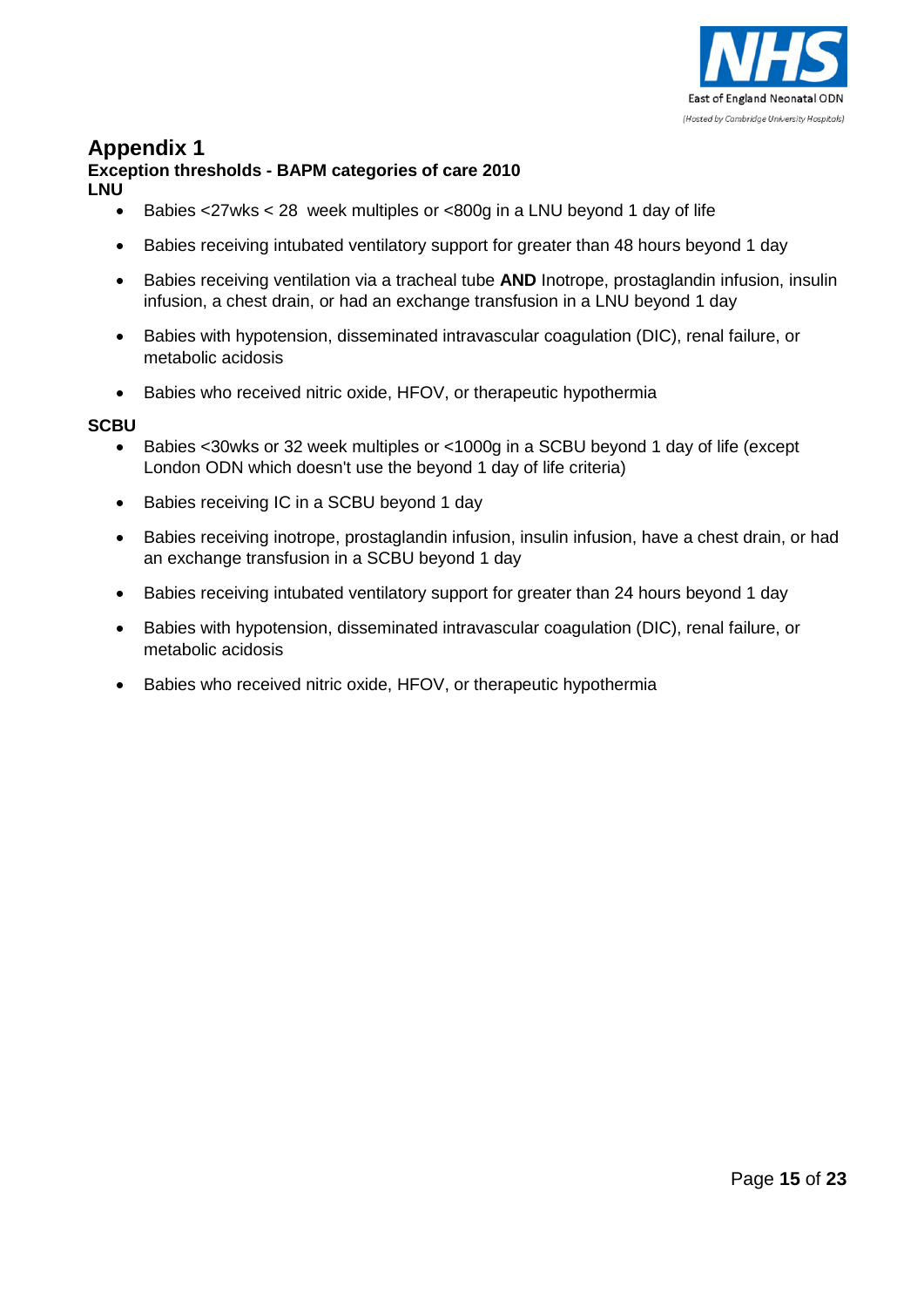

#### Exception reporting form

Complete all areas which are applicable to the type of exception being reported (Threshold, >44 weeks, delayed repatriation)

| Unit                                  |           |                                                                |                             |                                                             |  |           |  |  |  |  |
|---------------------------------------|-----------|----------------------------------------------------------------|-----------------------------|-------------------------------------------------------------|--|-----------|--|--|--|--|
| contact details                       |           |                                                                |                             |                                                             |  |           |  |  |  |  |
| <b>Badger Unique</b>                  |           |                                                                |                             |                                                             |  |           |  |  |  |  |
| identifier                            |           |                                                                |                             |                                                             |  |           |  |  |  |  |
|                                       |           | Babies receiving intubated ventilator support for greater than |                             |                                                             |  |           |  |  |  |  |
|                                       |           |                                                                | 48 hours beyond 1 day       |                                                             |  |           |  |  |  |  |
|                                       |           |                                                                |                             | Babies receiving ventilation via a tracheal tube AND        |  |           |  |  |  |  |
|                                       |           |                                                                |                             | Inotrope, prostaglandin infusion, insulin infusion, a chest |  |           |  |  |  |  |
|                                       |           |                                                                |                             | drain, or had an exchange transfusion in a LNU beyond 1     |  |           |  |  |  |  |
|                                       |           | day                                                            |                             |                                                             |  |           |  |  |  |  |
|                                       |           |                                                                |                             | Babies with hypotension, disseminated intravascular         |  |           |  |  |  |  |
|                                       |           |                                                                |                             | coagulation (DIC), renal failure, or metabolic acidosis     |  |           |  |  |  |  |
|                                       |           |                                                                |                             | Babies who received nitric oxide or HFOV                    |  |           |  |  |  |  |
|                                       |           |                                                                | Therapeutic hypothermia     |                                                             |  |           |  |  |  |  |
|                                       |           |                                                                | <b>Delayed Repatriation</b> |                                                             |  |           |  |  |  |  |
|                                       |           |                                                                |                             | > 44 weeks Corrected Gestation                              |  |           |  |  |  |  |
| <b>Brief clinical details</b>         | Gestation |                                                                |                             | <b>DOB</b>                                                  |  | Time of   |  |  |  |  |
|                                       |           |                                                                |                             |                                                             |  | birth     |  |  |  |  |
|                                       |           |                                                                |                             |                                                             |  |           |  |  |  |  |
|                                       |           |                                                                |                             |                                                             |  |           |  |  |  |  |
| First discussion with                 |           |                                                                | Date and Time, Who:         |                                                             |  |           |  |  |  |  |
| <b>ANTS/EBS/ NICU</b>                 |           |                                                                |                             |                                                             |  |           |  |  |  |  |
| (where applicable)                    |           |                                                                |                             |                                                             |  |           |  |  |  |  |
| Discussion with other                 |           |                                                                | Date and Time, Who:         |                                                             |  |           |  |  |  |  |
| specialist centre<br>Reasons for non- |           |                                                                |                             |                                                             |  |           |  |  |  |  |
| transfer                              |           |                                                                |                             |                                                             |  |           |  |  |  |  |
|                                       |           |                                                                |                             |                                                             |  |           |  |  |  |  |
| Decision made by:                     |           |                                                                |                             | LNU/EBS/specialist centre/ mutual agreement                 |  |           |  |  |  |  |
| Cot available in region?              | YES/NO    |                                                                |                             | <b>Nearest Cot</b>                                          |  |           |  |  |  |  |
|                                       |           |                                                                |                             | available                                                   |  |           |  |  |  |  |
| Nursing staffing                      |           |                                                                |                             |                                                             |  |           |  |  |  |  |
| <b>Medical staffing</b>               |           |                                                                |                             |                                                             |  |           |  |  |  |  |
| <b>LNU</b> activity                   | IC        |                                                                |                             | HD                                                          |  | <b>SC</b> |  |  |  |  |
| +(template)                           |           |                                                                |                             |                                                             |  |           |  |  |  |  |
| Antenatal/DS status /                 |           |                                                                |                             |                                                             |  |           |  |  |  |  |
| anticipated activity                  |           |                                                                |                             |                                                             |  |           |  |  |  |  |
| Additional information.               |           |                                                                |                             |                                                             |  |           |  |  |  |  |
| (If completing                        |           |                                                                |                             |                                                             |  |           |  |  |  |  |
| contemporaneously us                  |           |                                                                |                             |                                                             |  |           |  |  |  |  |
| this box to update                    |           |                                                                |                             |                                                             |  |           |  |  |  |  |
| every 24 hours.)                      |           |                                                                |                             |                                                             |  |           |  |  |  |  |
|                                       |           |                                                                |                             |                                                             |  |           |  |  |  |  |
|                                       |           |                                                                |                             |                                                             |  |           |  |  |  |  |
| Final outcome                         |           |                                                                |                             |                                                             |  |           |  |  |  |  |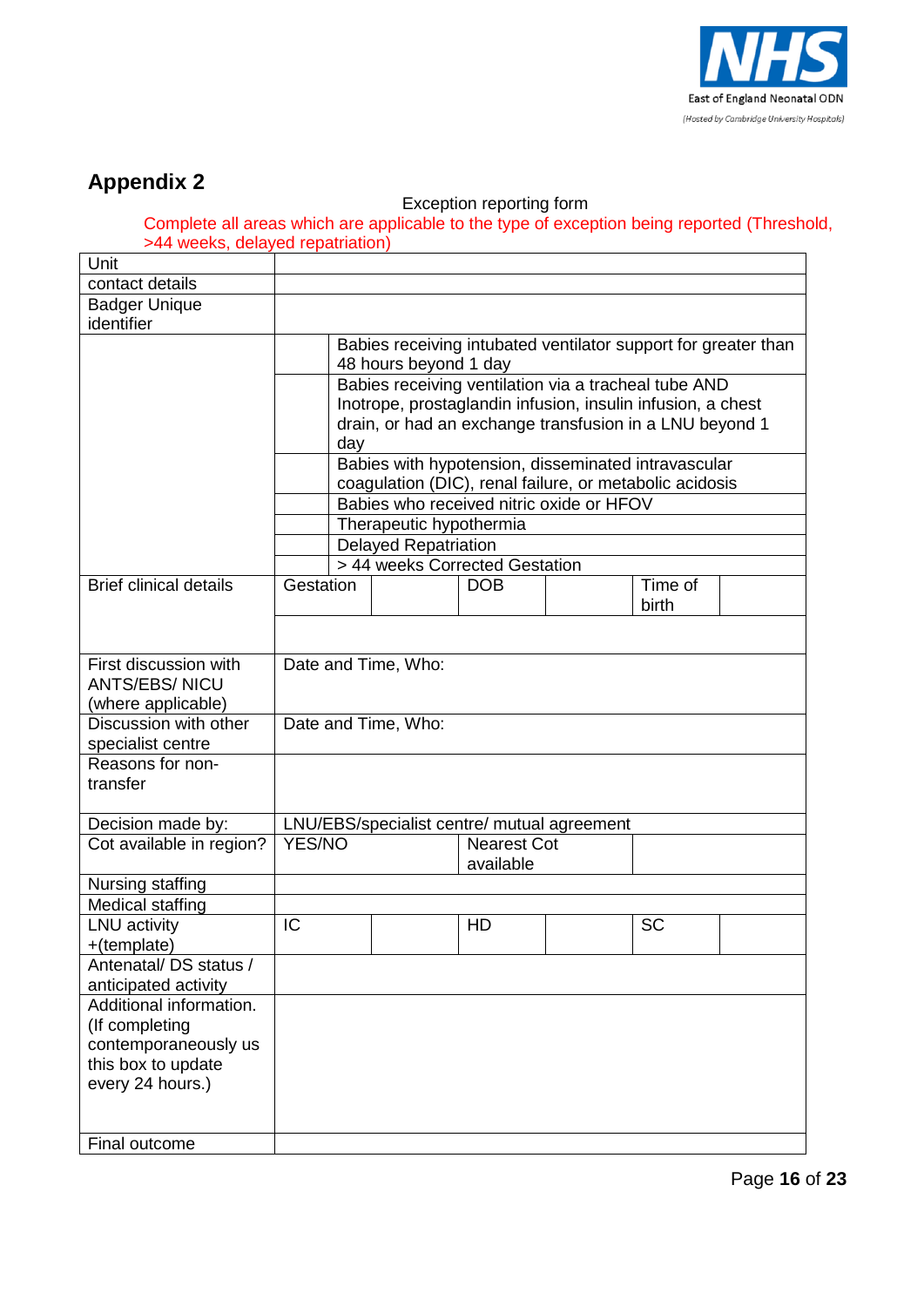

| Form Completed by              |           |  |
|--------------------------------|-----------|--|
| Date from started              | Date form |  |
|                                | completed |  |
| Date form submitted to Network |           |  |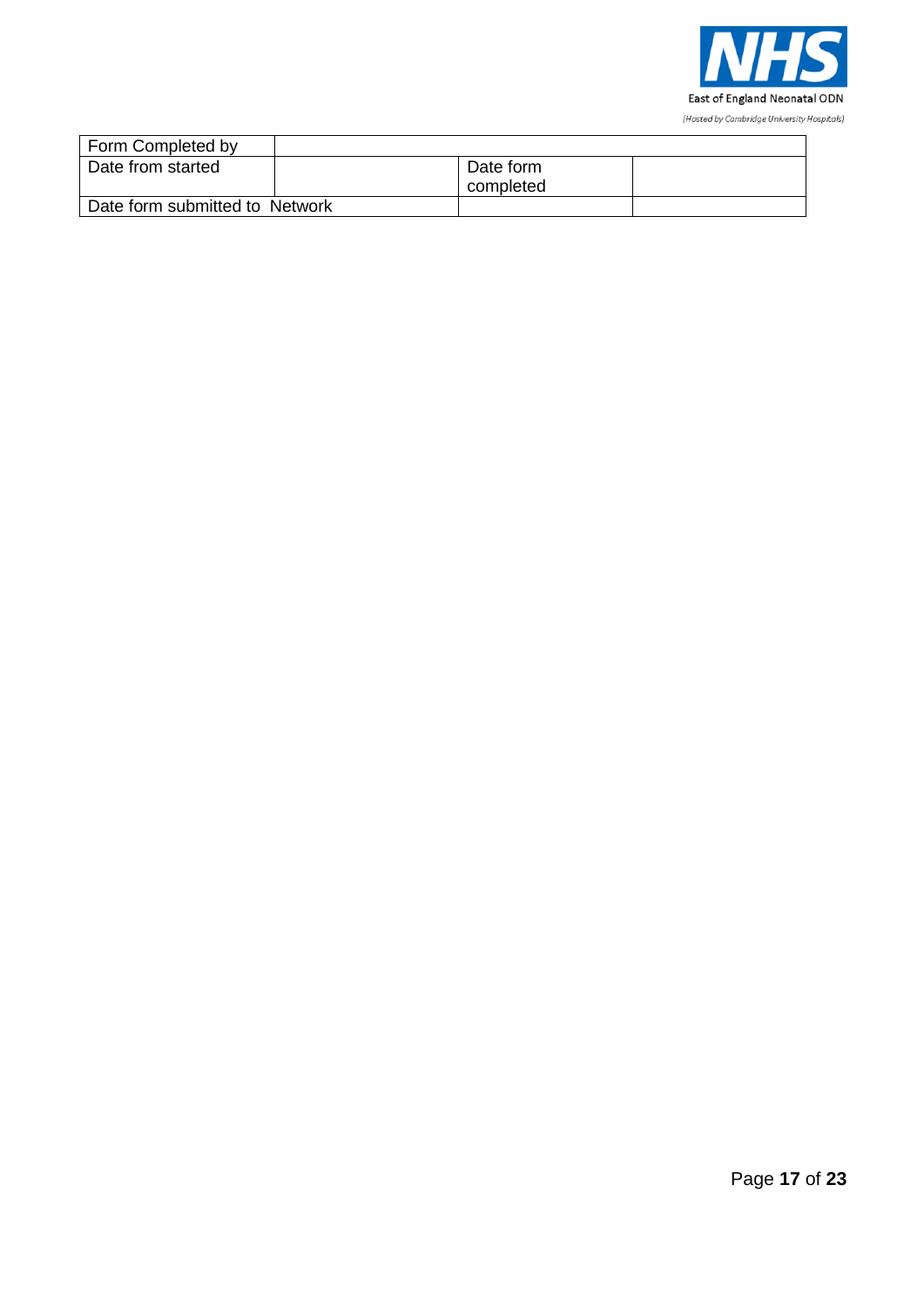

### **Incident Reporting Communication Document: <27-week delivery in a centre without a NICU.**  (updated April 2021)

\***PLEASE NOTE**: This exception form should be completed and submitted within 24- 48 hours of the incident and copies emailed to Neonatal ODN **[kelly.hart5@nhs.net](mailto:kelly.hart5@nhs.net)** & Maternity Clinical network **[england.maternitycn@nhs.net](mailto:england.maternitycn@nhs.net)**

| Unit Name:                                                                                                                    |  |                          |                       |                     |         |             |        |  |
|-------------------------------------------------------------------------------------------------------------------------------|--|--------------------------|-----------------------|---------------------|---------|-------------|--------|--|
| Infant Name: (initials only for emailed copy to Network)<br><b>Badgernet Number:</b>                                          |  |                          |                       |                     |         |             |        |  |
| Date / time of admission of mum:                                                                                              |  | Date / time of delivery: |                       | Gestation at birth: |         |             |        |  |
| Mother' ethnic origin                                                                                                         |  |                          | Father' ethnic origin |                     |         |             |        |  |
| Were efforts made to undertake an in- utero transfer prior to delivery?                                                       |  |                          |                       |                     | Ye<br>s |             | N<br>Ο |  |
| If no which of the following statements apply                                                                                 |  |                          |                       |                     |         | Please tick |        |  |
| Tertiary NICU unable to accept.                                                                                               |  |                          |                       |                     |         |             |        |  |
| Tertiary Obstetric service unable to accept.                                                                                  |  |                          |                       |                     |         |             |        |  |
| Delivery occurred prior to transfer.                                                                                          |  |                          |                       |                     |         |             |        |  |
| Maternal condition unsafe for transfer.                                                                                       |  |                          |                       |                     |         |             |        |  |
| Delivery indicated immediately.                                                                                               |  |                          |                       |                     |         |             |        |  |
| Who was the transfer discussed with (obstetric consultant, neonatal<br>consultant, senior midwife labour ward, NNU in charge) |  |                          |                       |                     |         |             |        |  |
| Other reasons - please state:                                                                                                 |  |                          |                       |                     |         |             |        |  |
|                                                                                                                               |  |                          |                       |                     |         |             |        |  |
| Prior to delivery did communications take place with a tertiary NICU                                                          |  |                          |                       |                     | Ye      |             | N      |  |
| consultant?<br>If no, why not?                                                                                                |  |                          |                       |                     | S       |             | O      |  |
|                                                                                                                               |  |                          |                       |                     |         |             |        |  |
|                                                                                                                               |  |                          |                       |                     |         |             |        |  |
| If yes, name / title of contact at tertiary unit:                                                                             |  |                          |                       |                     |         |             |        |  |
| Prior to delivery did communications take place with a senior midwife<br>on labour ward of the NICU?                          |  |                          |                       |                     | Ye<br>S |             | N<br>O |  |
| If no, why not?                                                                                                               |  |                          |                       |                     |         |             |        |  |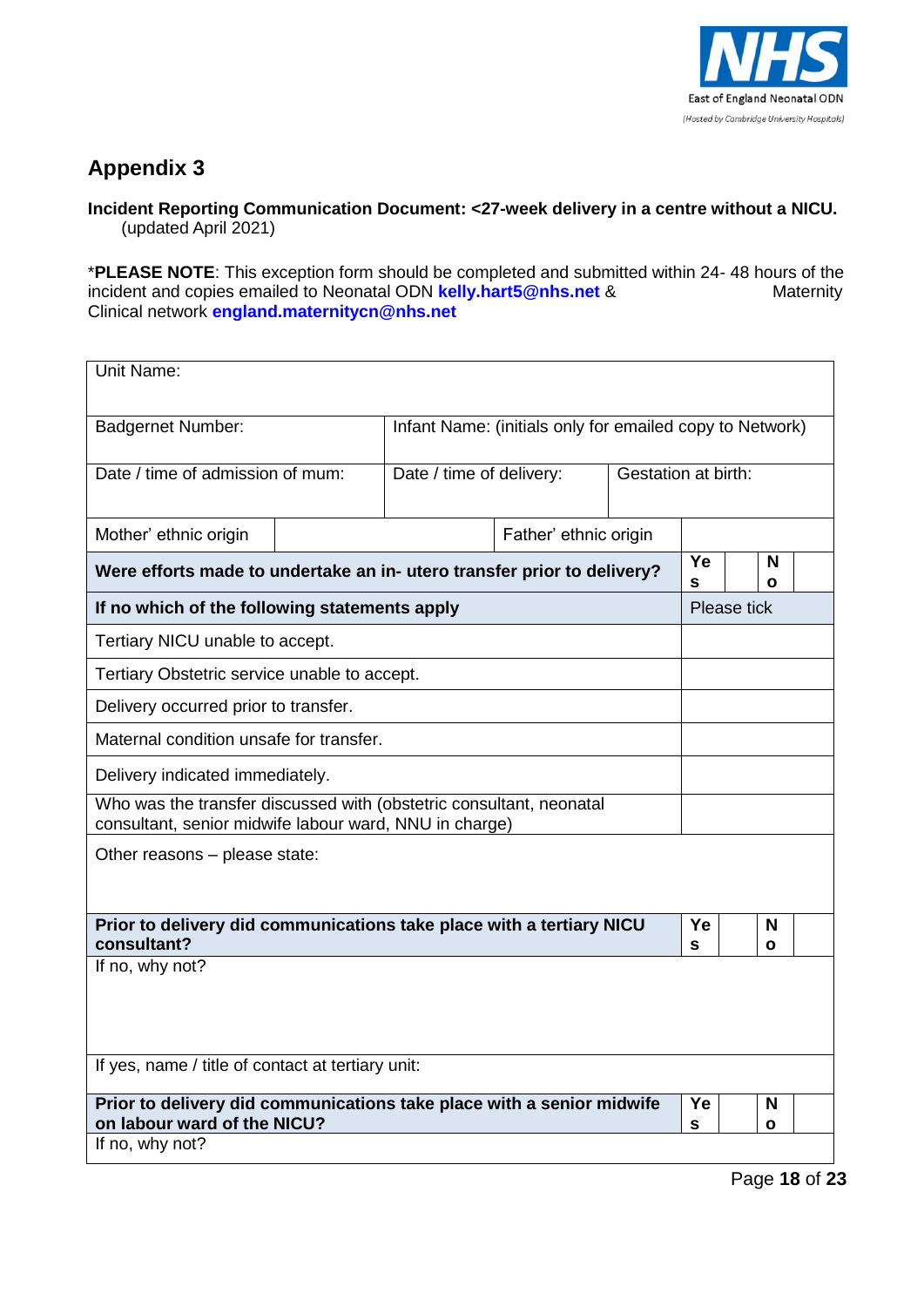

| If yes, name / title of contact at tertiary unit: N/A                                           |         |                   |  |  |  |
|-------------------------------------------------------------------------------------------------|---------|-------------------|--|--|--|
|                                                                                                 |         |                   |  |  |  |
| Were there any risk factors for preterm birth, if yes was a personalised<br>care plan in place? | Ye<br>S | N<br>O            |  |  |  |
| Please comment, including if there any risks that were not ident 6 if all or managed in the     |         |                   |  |  |  |
| antenatal period                                                                                |         |                   |  |  |  |
|                                                                                                 |         |                   |  |  |  |
| Were there any significant documented antenatal concerns in the 2                               | Ye      | N                 |  |  |  |
| weeks prior to delivery?                                                                        | S       | O                 |  |  |  |
| If yes, what were they? please include telephone discussions or contacts with DS/ Triage /      |         |                   |  |  |  |
| Community midwife                                                                               |         |                   |  |  |  |
|                                                                                                 |         |                   |  |  |  |
| Did you report this as clinical incident within your Trust / reported via                       | Ye      | N                 |  |  |  |
| datix?                                                                                          | s       | ٥                 |  |  |  |
| If yes, has it been reviewed locally and any actions identified?                                | Ye<br>S | N<br>$\mathbf{o}$ |  |  |  |
| Name / title of reviewer(s):                                                                    |         |                   |  |  |  |
| Maternity:                                                                                      |         |                   |  |  |  |
| Neonatal:                                                                                       |         |                   |  |  |  |
| <b>Risk Management</b>                                                                          |         |                   |  |  |  |

| <b>Incident Reported by:</b> |       |  |
|------------------------------|-------|--|
| Name and Title:              | Date: |  |
| Organisation:                |       |  |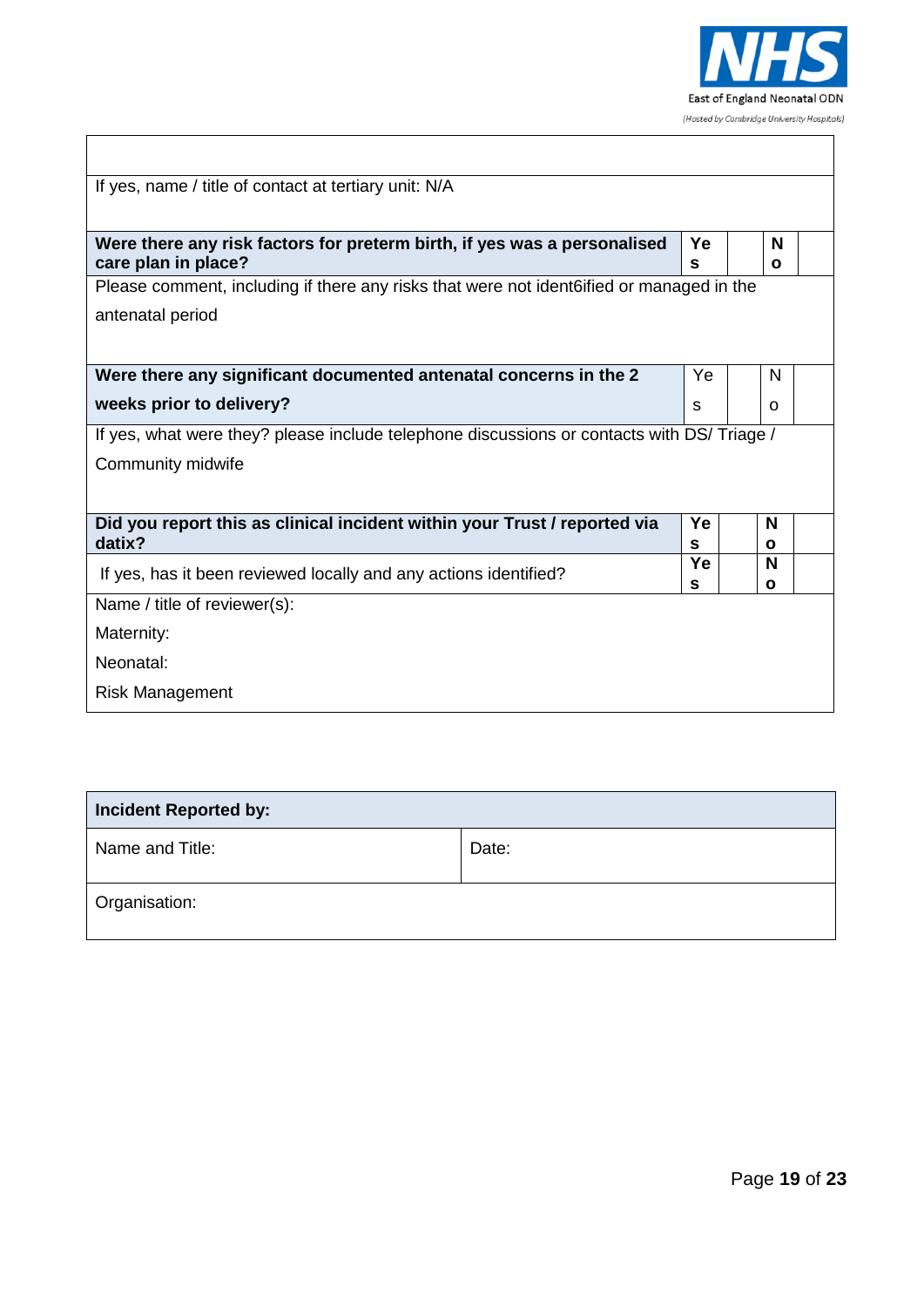

## Parent Letter

Dear Parent/s

Neonatal units work within a network which aims to provide "the right care for the right baby in the right place" . This neonatal unit is part of the East of England Neonatal Networks. Within this network there are 3 NICU (neonatal intensive care units) which provide all levels of care, two of these units also provide surgery. 10 LNU (local neonatal units) which provide short term intensive care, high dependency and special care, and 4 SCBU who provide stabilisation, short term high dependency care and special care. All units have access to skilled nurses and clinicians 24 hours a day and are able to provide high quality care.

To enable the network to achieve the "right baby in the right place" and to ensure that all babies within the neonatal service receive the highest standard of care it is sometimes necessary for babies to be moved to other units. This may happen for a number of reasons

- *Your baby requires intensive care which needs to be provided within one of the 3 Neonatal intensive care units (NICU)*
- *Your baby has received a period of intensive care at one of the 3 NICU's and now no longer requires intensive care and is transferred back to your local LNU(local neonatal unit) or SCU (special care units)*
- *Your baby does not require intensive care and is transferred to a local unit for on-going carethis is occasionally necessary to ensure that the intensive care units cots are available when they are needed for sick infants*.

It is the aim of the neonatal network to try to keep families as close to home as much as possible, although this may not necessarily be your local hospital or the hospital where you booked your maternity care .

For parents who have booked their maternity care at one of the 3 NICU'S but live closer to another hospital there may be occasions where your baby is transferred to a unit closer to your home address. This supports family life, improved family support and earlier discharge as your baby may require on-going outreach support which can only be provided by the team at your local hospital. Please be assured that prior to any transfer of your baby you will be fully informed of the reasons for transfer by the local team. Transfer to other neonatal units is often difficult for parents especially when you have built a relationship with the team caring for your baby.

Where possible we would encourage parents to visit the unit their infant will be transferred to, so that they can be reassured before the transfer and familiarise themselves with the facilities. This is of course not always possible if your baby is transferred for emergency care.

The East of England transfer service that will transfer your baby is called PaNDR (paediatric and neonatal decision support and retrieval service) One parent can travel with your baby and all units can provide you with information about this service.

Whilst we understand that having a sick baby is very stressful for the whole family we will aim to keep transfers to a minimum, however provision of cots for sick babies is essential to ensure that all infants across the East of England have the opportunity to receive the most appropriate level of care.

Please support us to ensure that all babies have the opportunity to receive the highest quality care as close to home as possible.

Regards Liz Langham Director Neonatal ODN UNIT CD / lead nurse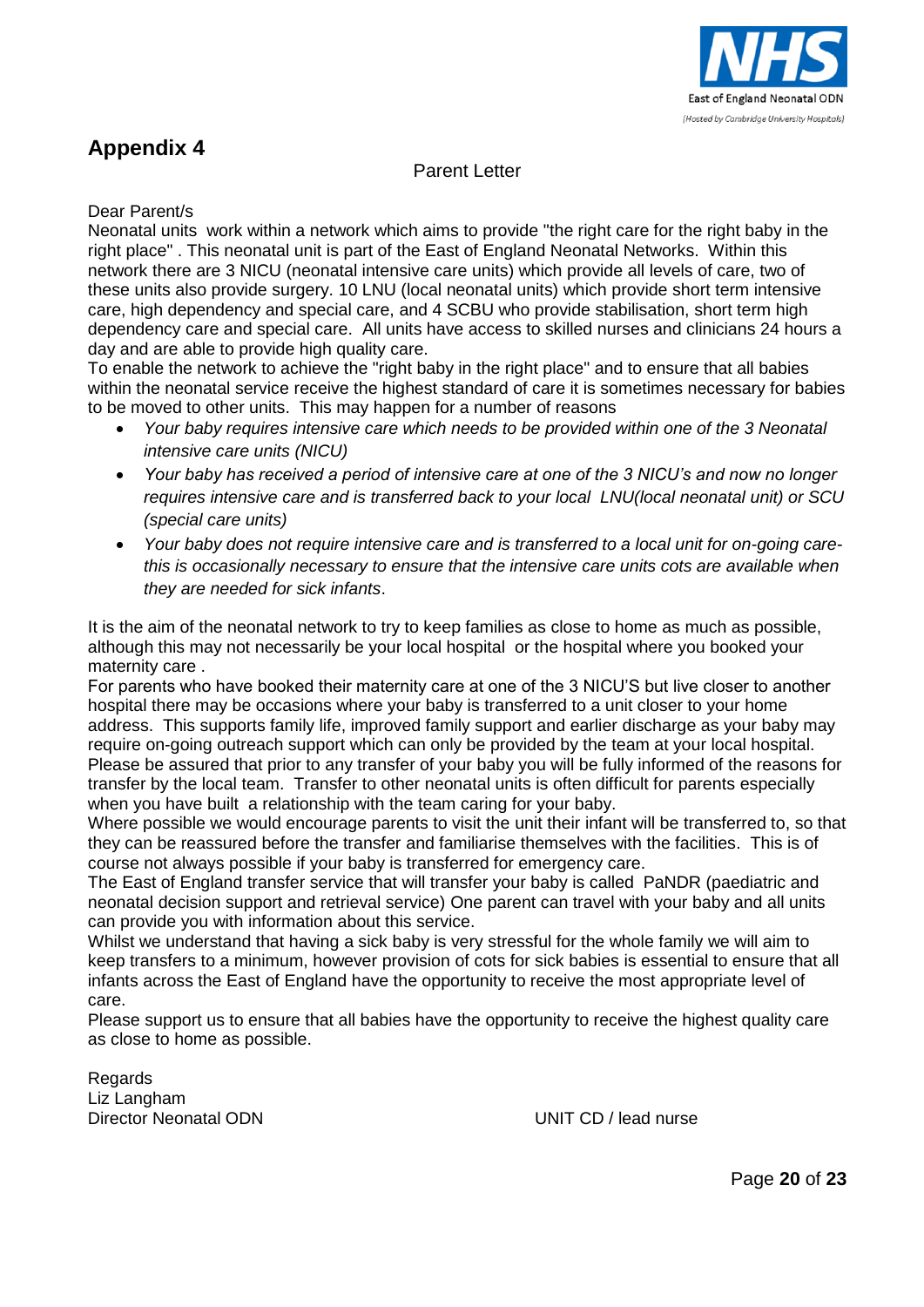

## **Unit Closure Notification form**

| <b>Unit Closure Notice to ODN</b>            |                                                                                                                                                                                    |                                  |  |  |
|----------------------------------------------|------------------------------------------------------------------------------------------------------------------------------------------------------------------------------------|----------------------------------|--|--|
| Date:                                        |                                                                                                                                                                                    |                                  |  |  |
| <b>Unit</b>                                  |                                                                                                                                                                                    |                                  |  |  |
| <b>Person</b><br>completing<br>form          |                                                                                                                                                                                    |                                  |  |  |
| <b>Consultant on</b><br>duty                 |                                                                                                                                                                                    |                                  |  |  |
| <b>Internal</b><br>escalation<br>information |                                                                                                                                                                                    |                                  |  |  |
| <b>Reason for</b><br>closure                 | <b>SC</b><br>IC<br>Capacity $\Box$<br>HD<br>Pending deliveries □<br>Staffing : Please specify and give information for next 24 hours<br>Nurse $\Box$<br>Medical $\sqcap$<br>Other: | (current activity)               |  |  |
| <b>Closure</b>                               | Closed to Network $\Box$<br>Closed to Network and local activity $\Box$<br>Closed to deliveries < please specify<br>Capacity available maternity closed $\Box$                     |                                  |  |  |
| <b>Repatriation</b>                          | <b>Name of unit</b>                                                                                                                                                                | Level of care<br><b>IC/HD/SC</b> |  |  |
| <b>Out of unit</b>                           |                                                                                                                                                                                    |                                  |  |  |
| Into the unit                                |                                                                                                                                                                                    |                                  |  |  |
| <b>Time scale</b>                            | Detail approximate anticipated length of closure                                                                                                                                   |                                  |  |  |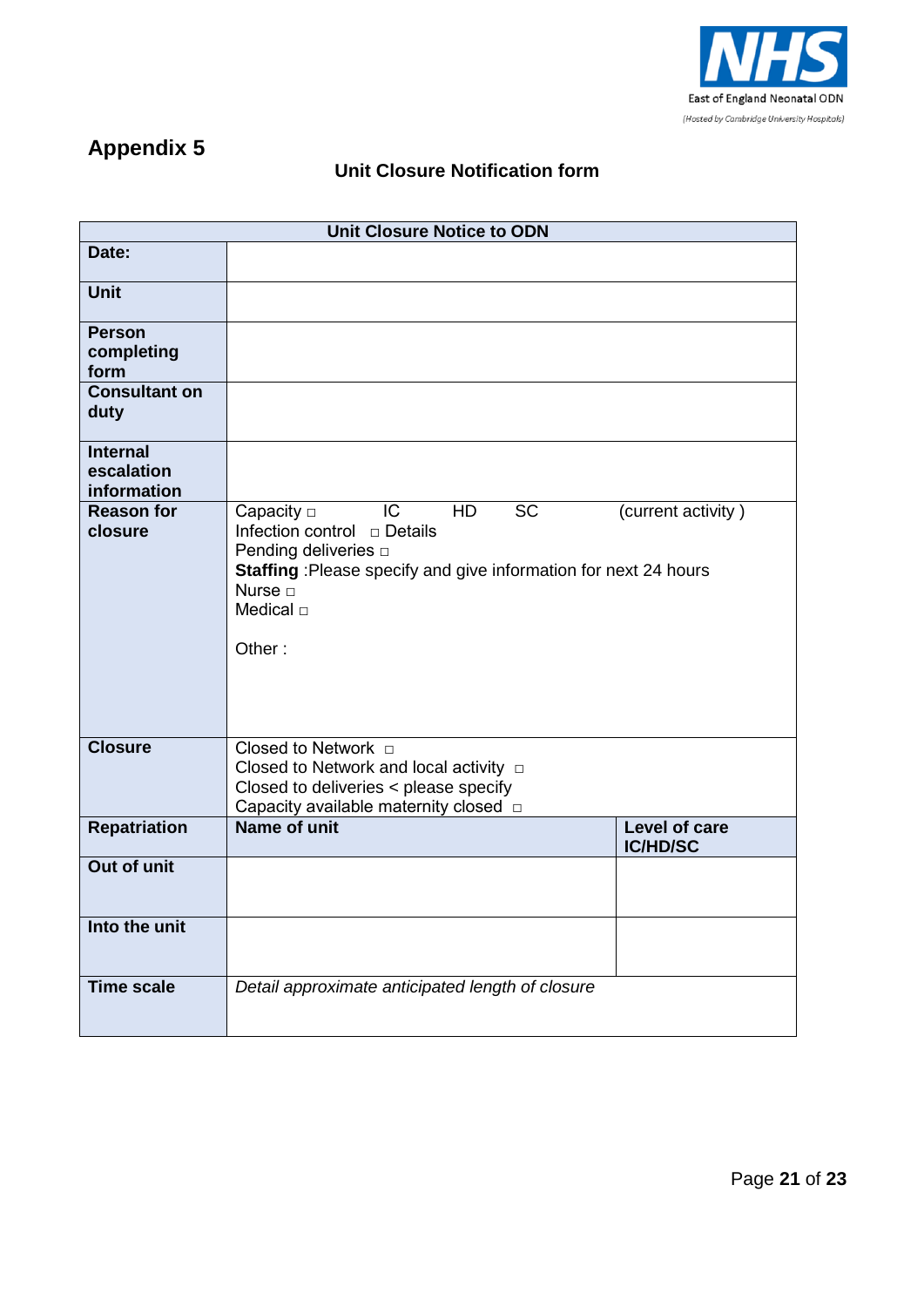

**All Rights Reserved. The East of England Neonatal ODN withholds all rights to the maximum extent allowable under law. Any unauthorised broadcasting, public performance, copying or re-recording will constitute infringement of copyright. Any reproduction must be authorised and consulted with by the holding organisation (East of England Neonatal ODN).**

**The organisation is open to share the document for supporting or reference purposes but appropriate authorisation and discussion must take place to ensure any clinical risk is mitigated. The document must not incur alteration that may pose patients at potential risk. The East of England Neonatal ODN accepts no legal responsibility against any unlawful reproduction. The document only applies to the East of England region with due process followed in agreeing the content.**